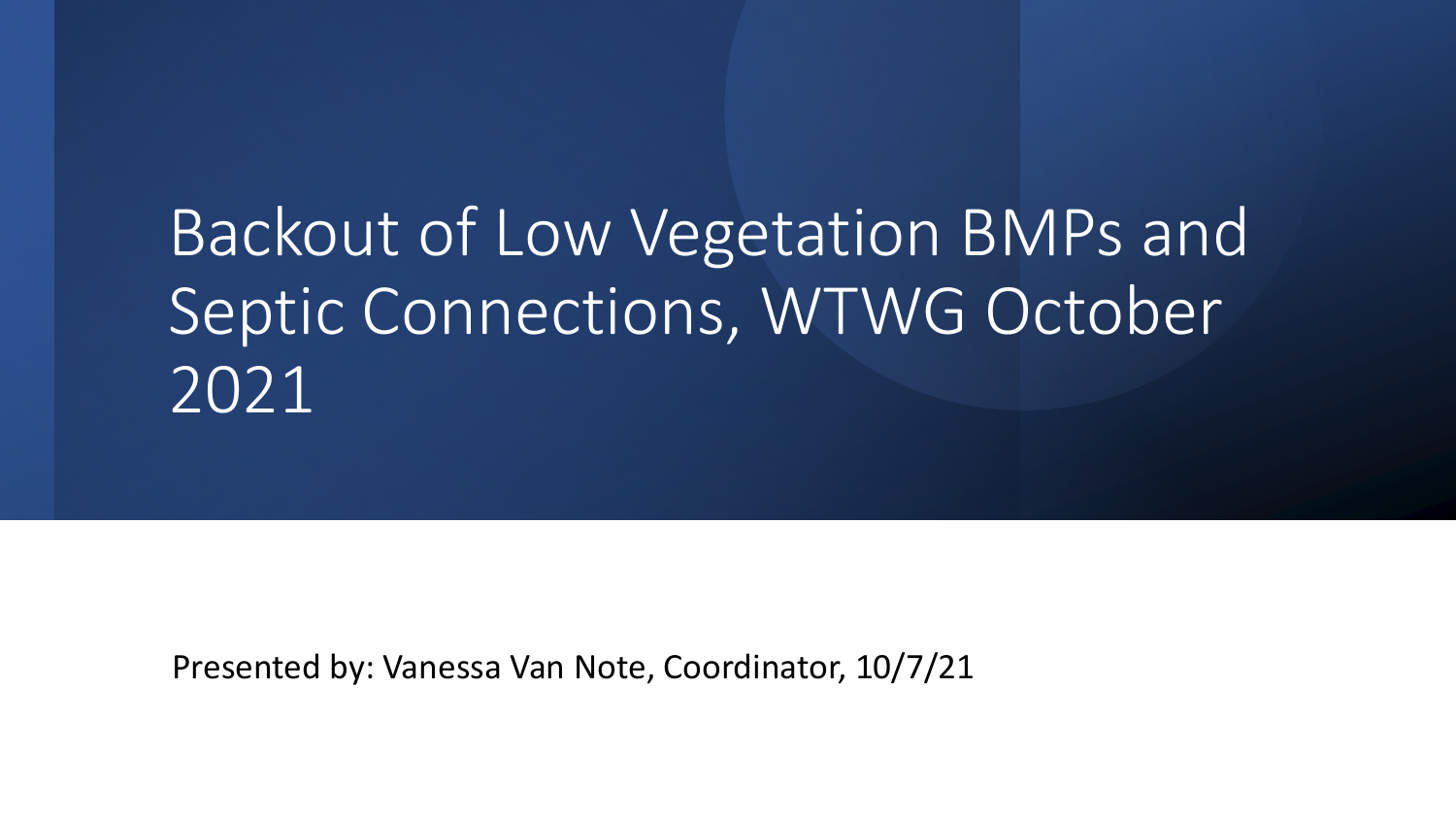# Backout Refresher

Backout **only** applies to **land use change/load source change/land conversion** BMPs that alter a previously-projected load source to a new load source.

- Backout was designed **to prevent double counting.**
- For efficiency BMPs, **backout only affects the land use/load source change credit.**

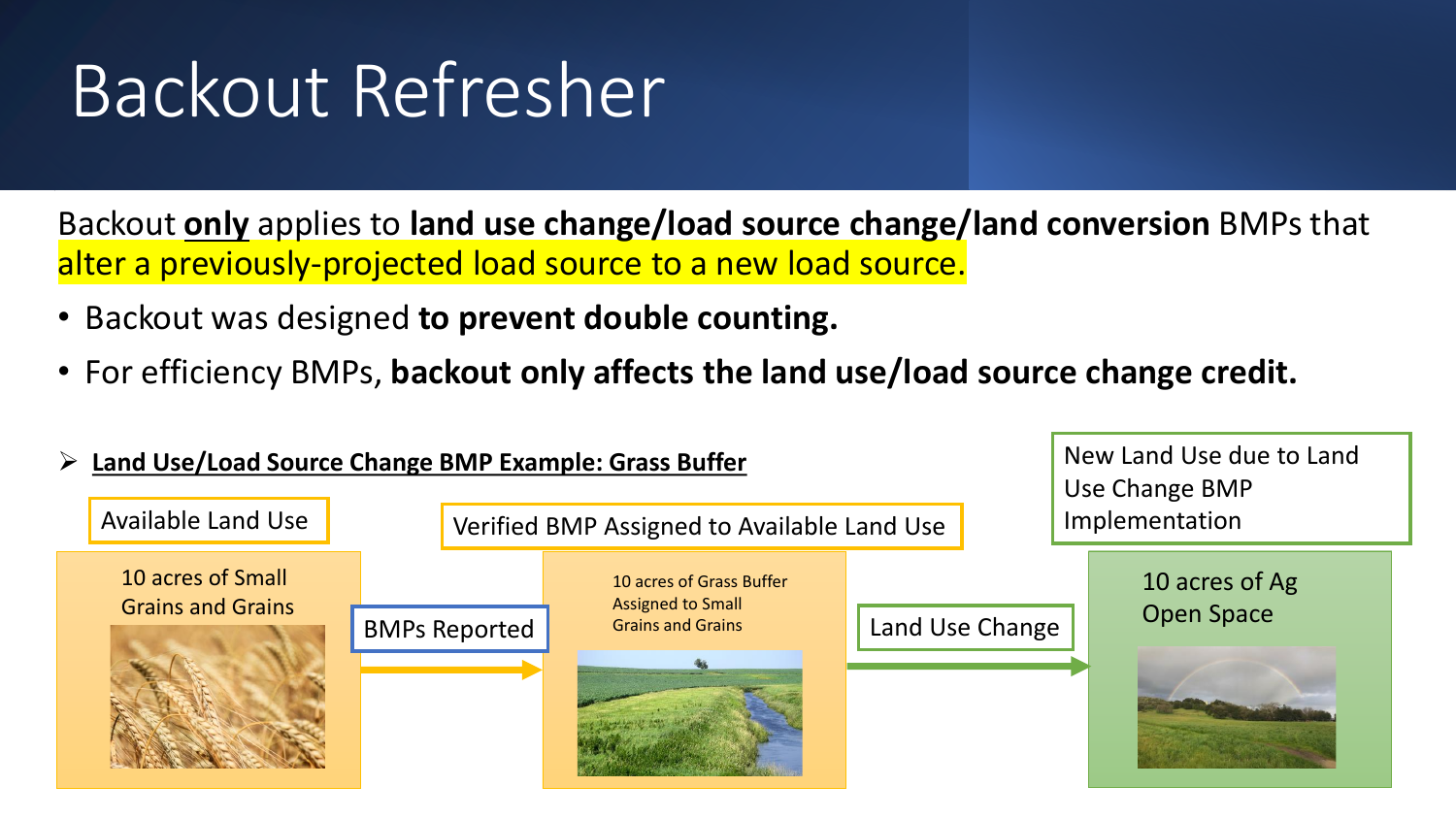# Backout Refresher

- The purpose of the land use change BMP is to **convert the land use from a higher loading source to a lower loading source.**
- These land use changes **should eventually be accounted for in the base conditions data/land use projection data as it is updated.**

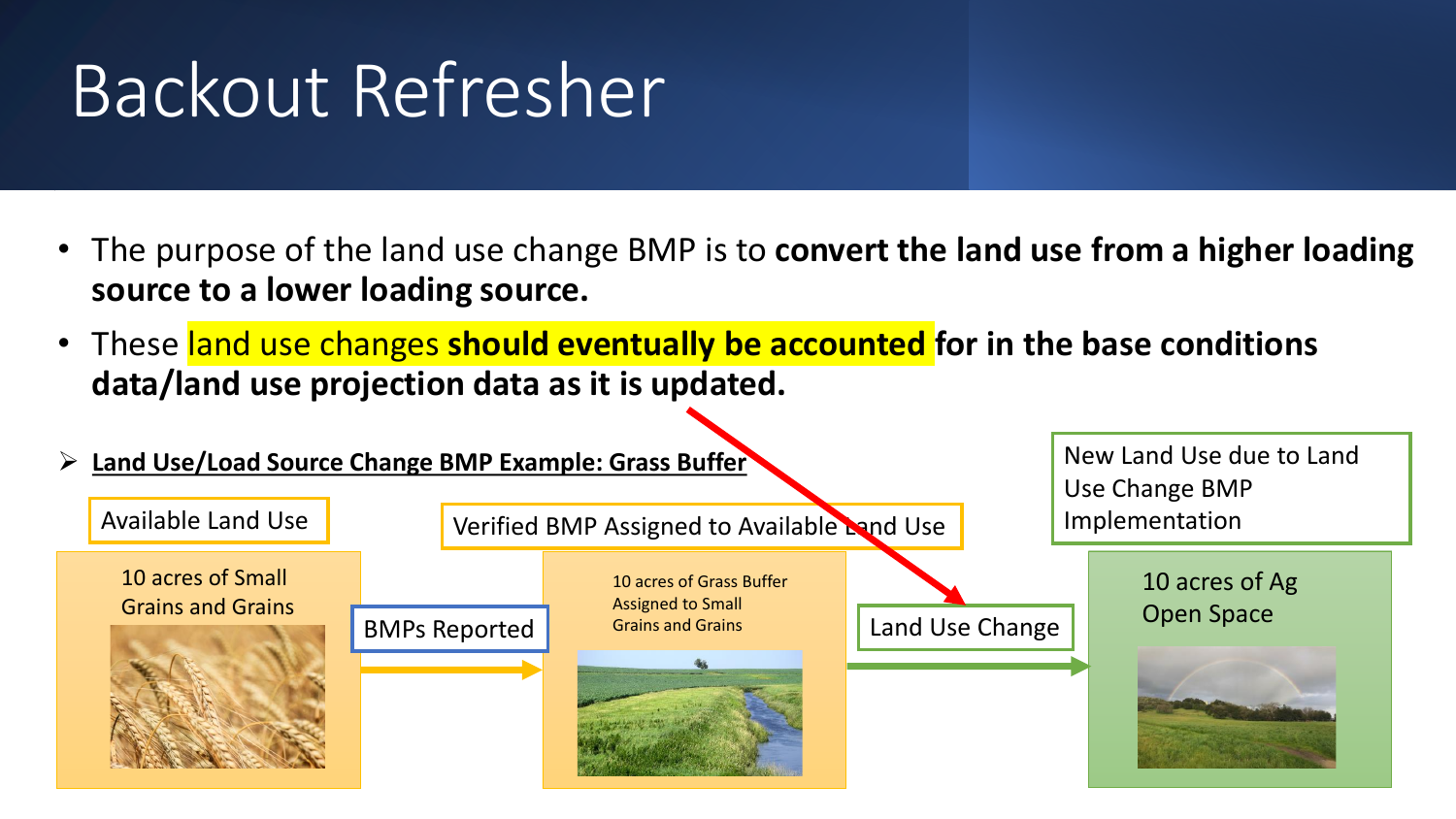# How Backout and Verification Differ

- Two different concepts with two different functions applied differently in the model.
- **Backout's Purpose:**
	- To prevent double counting acres.

### *Where is it applied?*

- A calculation within CAST.
- **Verification's Purpose:**
	- To ensure reported practices are on the ground and operating correctly.

### *Where is it applied?*

• Credit Durations are applied in NEIEN.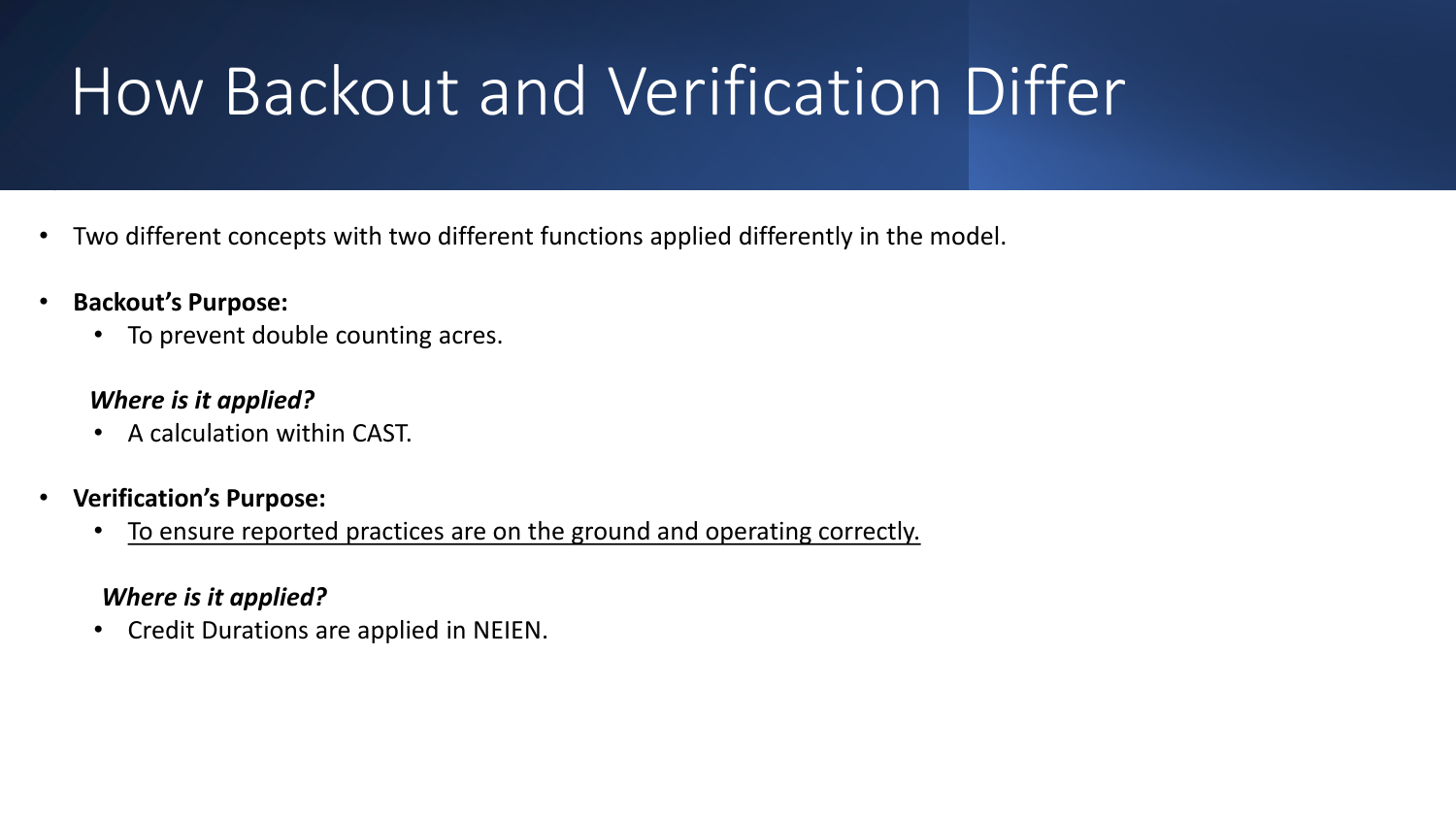## Important Takeaways on Backout

- Backout aims to model the **real** land use change that occurred from implementing a LU change BMP on the ground.
	- The modeled LU change is typically from a higher (crop) to a lower (forest) loading source.
- Backout **does not** capture specific BMPs with point locations. (Spatial data for BMPs is not available.)
	- Backout is applied at the lrseg-agency-loadsource scale.
- **For Example**: A forest buffer BMP will **convert a cropland land use to a forested land use**.
	- This change is assumed to be **captured as an increase in forested land/tree canopy** in the high-resolution land cover imagery.
	- With the land use change captured in the base conditions of the model, **the land use change BMP should no longer be credited in addition to the base condition land use data** as this may lead to double counting the land use change.

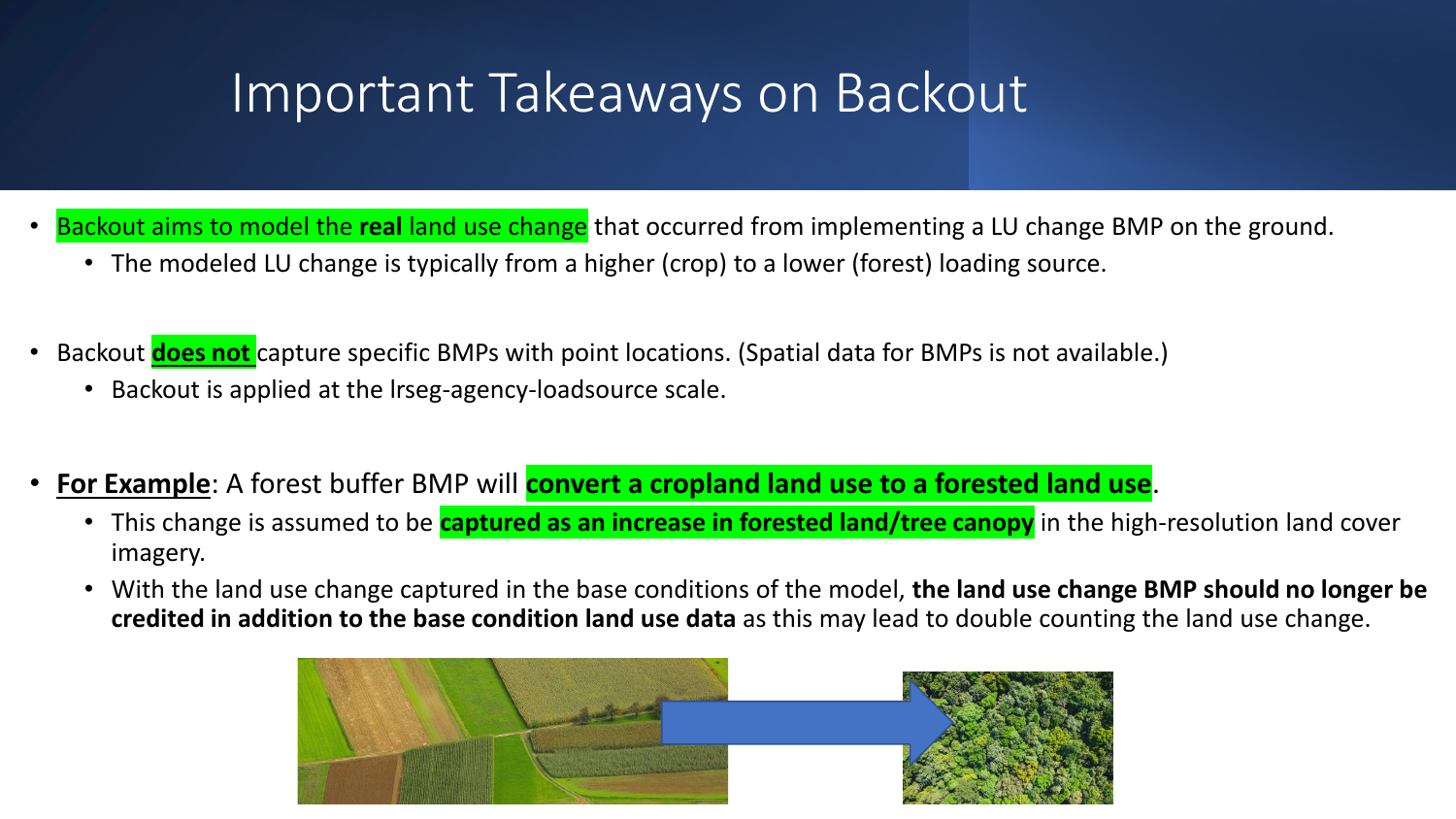## LOW VEGETATION BMPs Grass Buffers Wetland Creation and Restoration Land Retirement Alternative Crops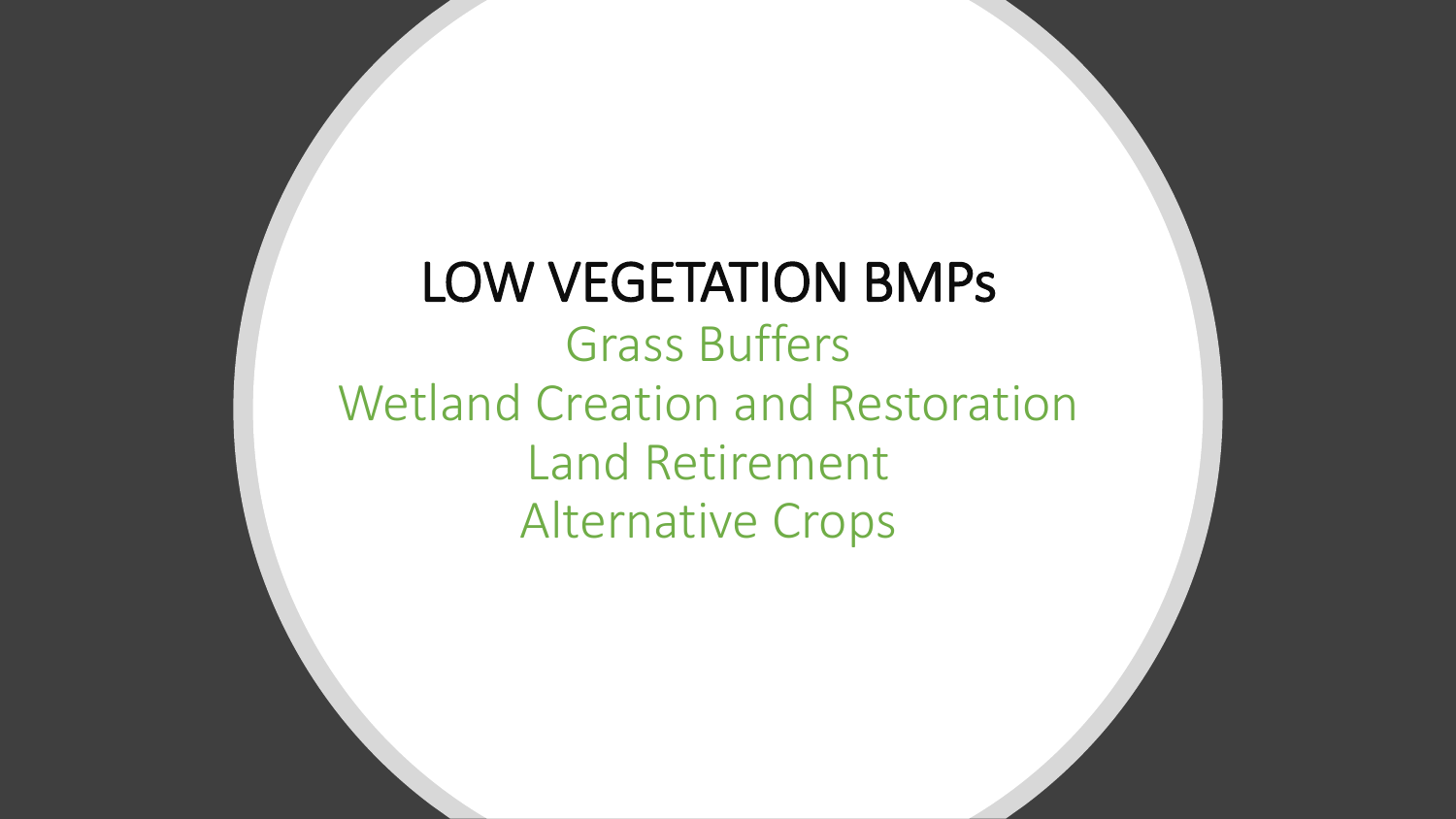| <b>BMP</b>                                                                          | <b>From Land</b><br><b>Cover</b> | <b>To Land</b><br><b>Cover</b>                                                                                                          | <b>Current Backout</b><br><b>Method</b>                                                                       | <b>VA Suggestions to the Workgroup</b><br>for Backout                                                                                                 |
|-------------------------------------------------------------------------------------|----------------------------------|-----------------------------------------------------------------------------------------------------------------------------------------|---------------------------------------------------------------------------------------------------------------|-------------------------------------------------------------------------------------------------------------------------------------------------------|
| <b>Abandoned Mine</b><br>Reclamation                                                | <b>Barren</b>                    | Low Vegetation                                                                                                                          | The backout for land use change BMPs<br>from 2017-2025 is 2017 progress.                                      | n/a                                                                                                                                                   |
| <b>Impervious Surface</b><br>Reduction                                              | Impervious                       | To Note on the Proposal: If backout<br>was discontinued, we would need<br>another process in place to prevent                           |                                                                                                               | VA Proposal: Discontinue the<br><b>backout</b> of land use change practices<br>that involve a conversion from one<br>low vegetation class to another. |
| <b>Septic Connections</b>                                                           | n/a                              | double-counting.                                                                                                                        | We should approach this<br>from an angle of how can we                                                        | <b>VA Argument: Ancillary datasets</b><br>(wetlands, NLCD, USDA Cropland                                                                              |
| <b>Alternative Crops</b><br><b>Grass Buffers</b>                                    |                                  | improve upon backout for<br>accuracy for each BMP.                                                                                      | Data Layer), parcel boundaries, local<br>zoning and use maps, and geographic<br>cues (proximity of impervious |                                                                                                                                                       |
| Land Retirement<br><b>Wetland Creation</b><br><b>Wetland Restoration</b><br>$*$ The | Low Vegetation                   | To Note on the Argument: The Ag<br>Census is used to estimate<br>agricultural land uses; wetland land<br>uses are informed by ancillary |                                                                                                               | surface, size of vegetated area, etc)<br>do not have the resolution to<br>differentiate between a change from<br>one low vegetation land use to the   |
| Low Vegetation: Plant materia<br>natura<br>agricu                                   |                                  | datasets.<br>الممسومية المستطممي اممرم سمريمم امسمع عبراته والجثيب سما والجثيب ممامياتهم والمراريس ومرس                                 |                                                                                                               | other.                                                                                                                                                |

agricu nursery plantings with or without tarp cover and natural ground cover.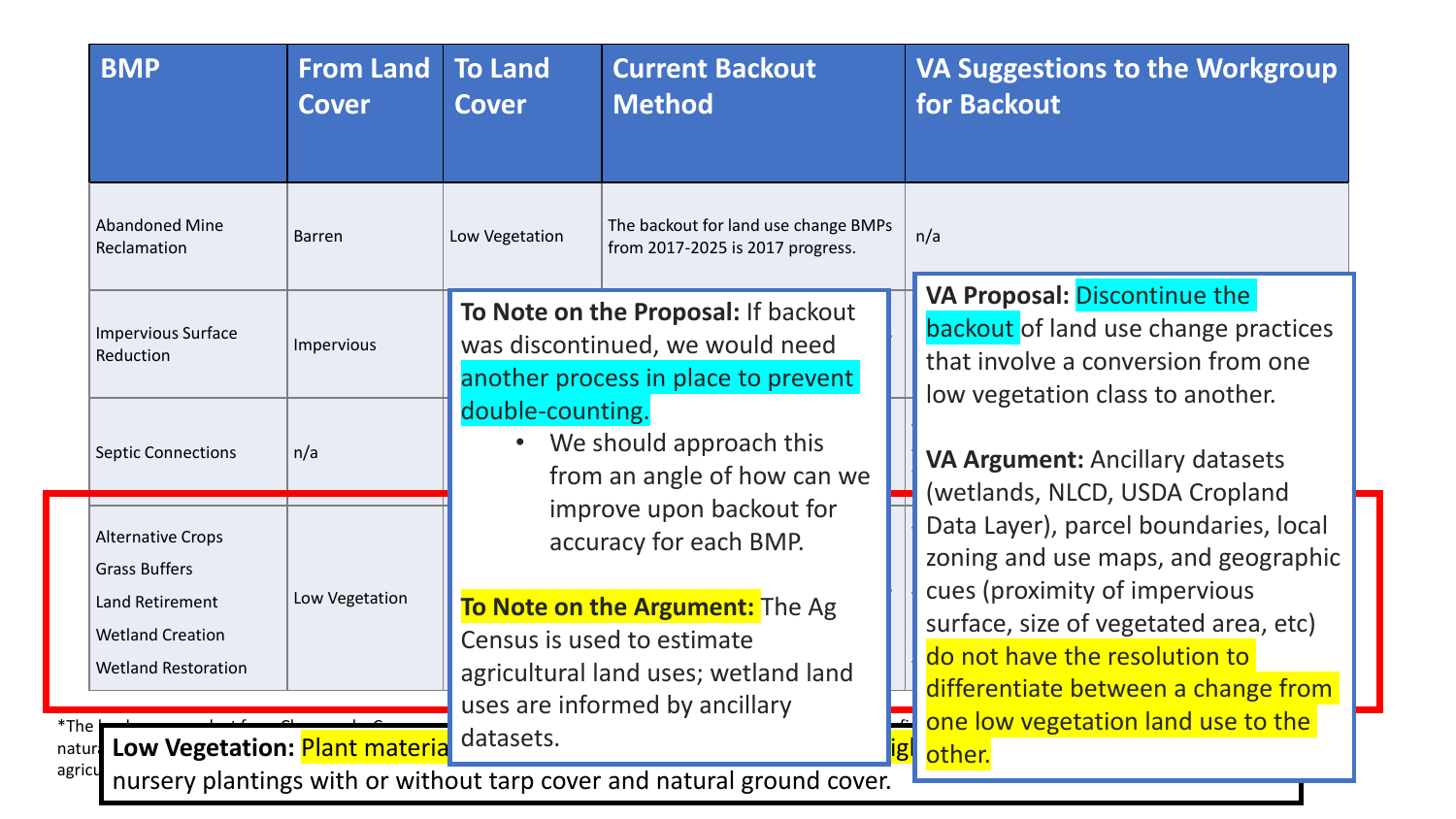## How is low vegetation classified in CAST?

- **Low vegetation is a land cover designation**, not land use.
- Difference between land cover and land use?
	- Land Cover **represents observable characteristics of the land surface**. (USDA NAIP Imagery for Agriculture)
	- Land Use **(e.g., residential, commercial, agriculture, mining). represents how humans use the land**
	- ➢Nutrient and sediment sources are related to land cover, land use, and land management.
- Classified in Phase 6 as:

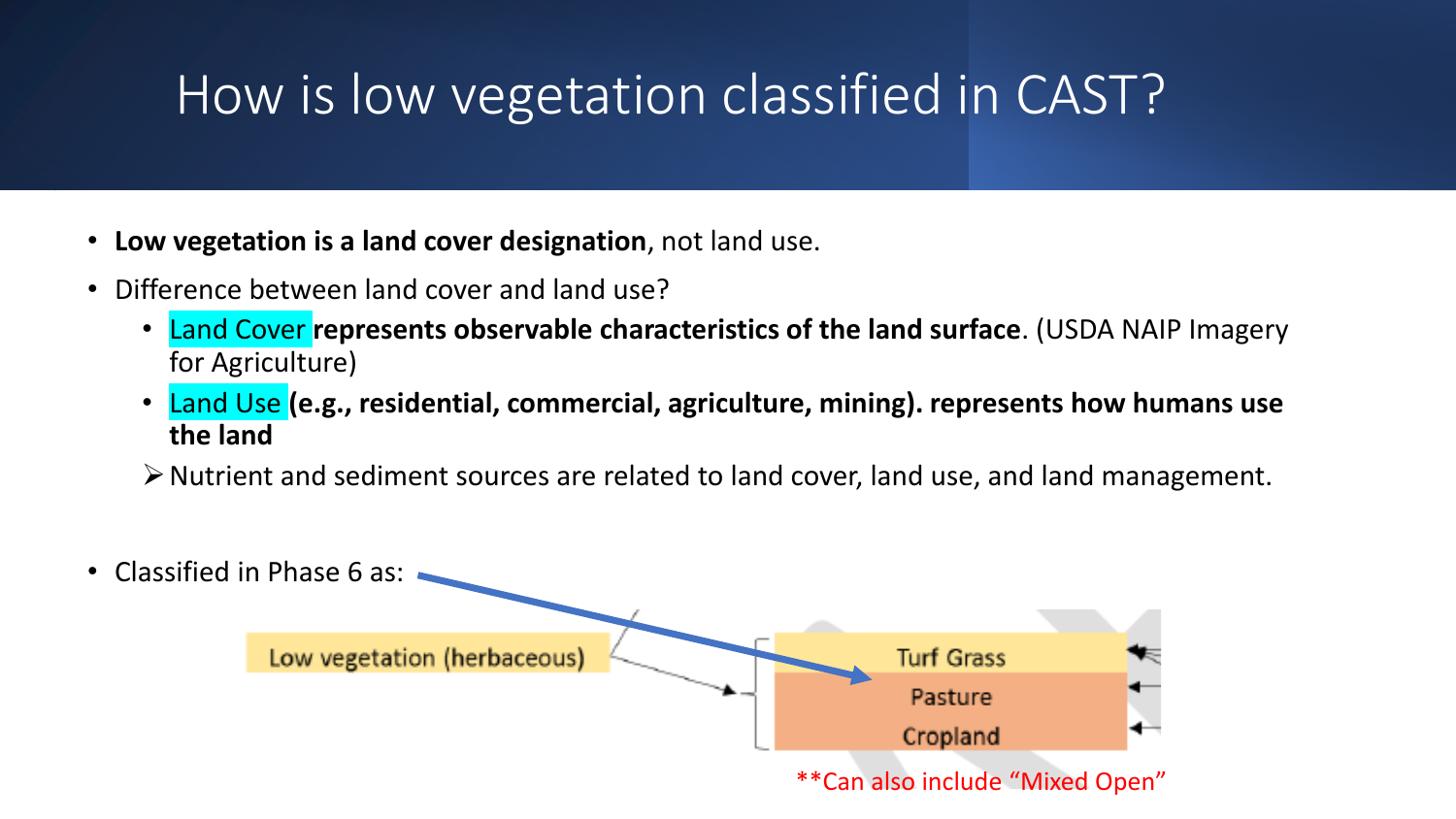## How is low vegetation classified in CAST?

- **Turfgrass:** Herbaceous and barren lands that have been altered through compaction, removal of organic material, and/or fertilization (within road rights-of-way and residential, commercial, recreational, and other turf-dominated land uses (e.g., cemeteries, shopping centers) and a portion of herbaceous and barren lands within federal facilities, parks, institutional campuses)
- **Mixed Open:** Small patches of trees (< 1 acre) outside developed areas, and all scrub-shrub, herbaceous, and barren lands that have been minimally disturbed (e.g., periodically bush hogged, meadows, etc.), reclaimed, or that have internal and/or regulated drainage. These include **active, abandoned and reclaimed mines, landfills, Unconventional Oil & Gas, beaches, waterbody margins, natural grasslands, and utility rights-of-way.**

### **\*\*County Planning and GIS Office County Land Use data can be used to further distinguish these classifications.**

- **Cropland:** Herbaceous and barren lands that are not classed as turf grass or mixed open. The portion of such lands that are crops is determined by the frequency at which the lands are classified as crops in the **NASS Cropland Data Layers (2008 through 2015).**
	- **The Cropland Data Layers is an ancillary dataset.**
	- Ancillary data combined with contextual information derived from the high-resolution land cover were used to differentiate among the potential herbaceous land uses and to make help define all other land use classes.
- **Pasture/Hay:** Same as cropland.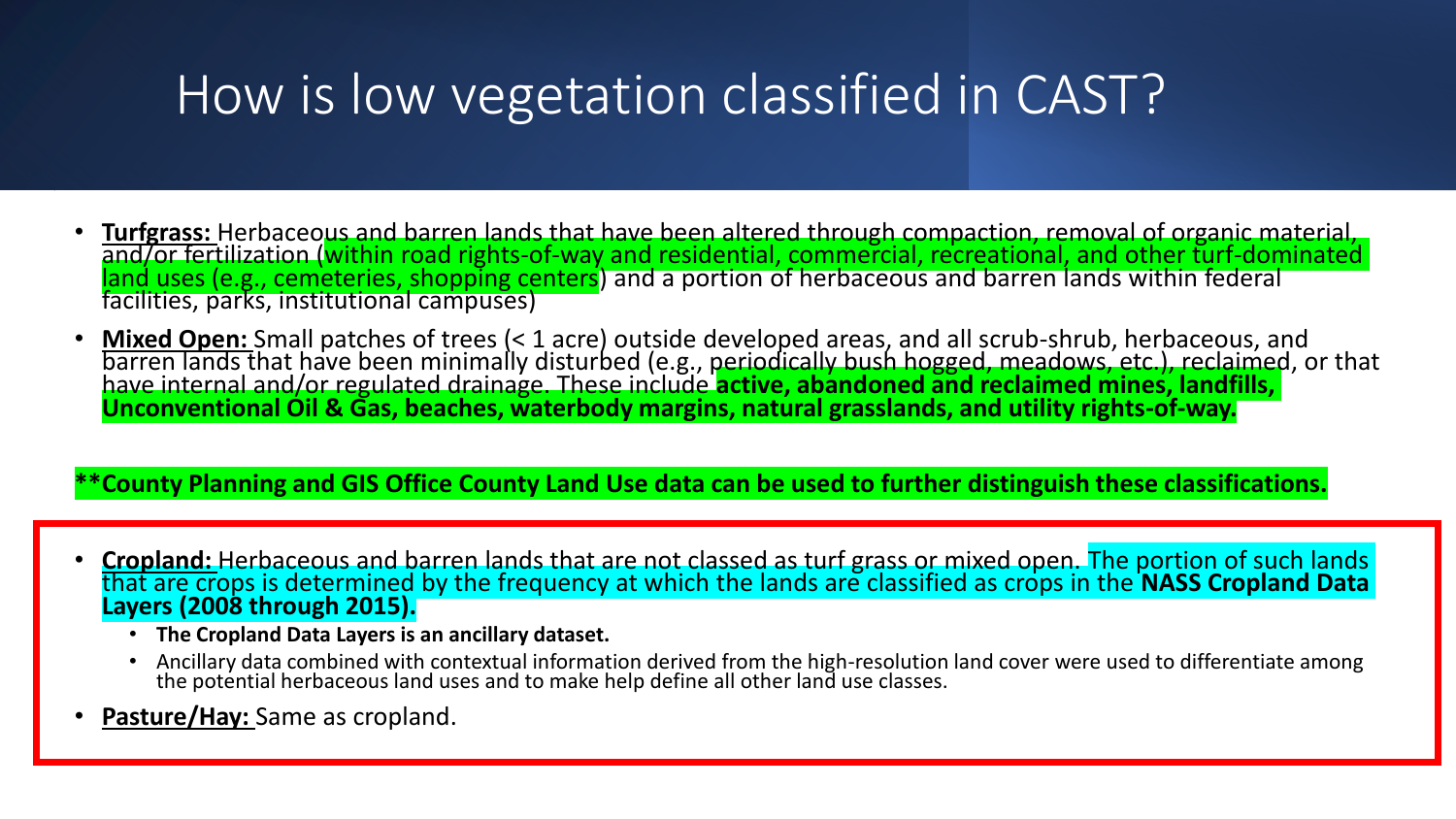Backout of Land Retirement, Alternative Crops and Grass Buffer BMPs

## Ex. Grass Buffers

Grass Buffers Convert Land Use From:

Double Cropped Land Full Season Soybeans Grain with/without Manure Leguminous Hay Other Agronomic Crops Other Hay, Silage with/without Manure Small Grains and Grains

Specialty Crop High/Low

## To:

Ag Open Space (Unmanaged agricultural land that receives no manure, biosolids, fertilizer or other nutrient applications.)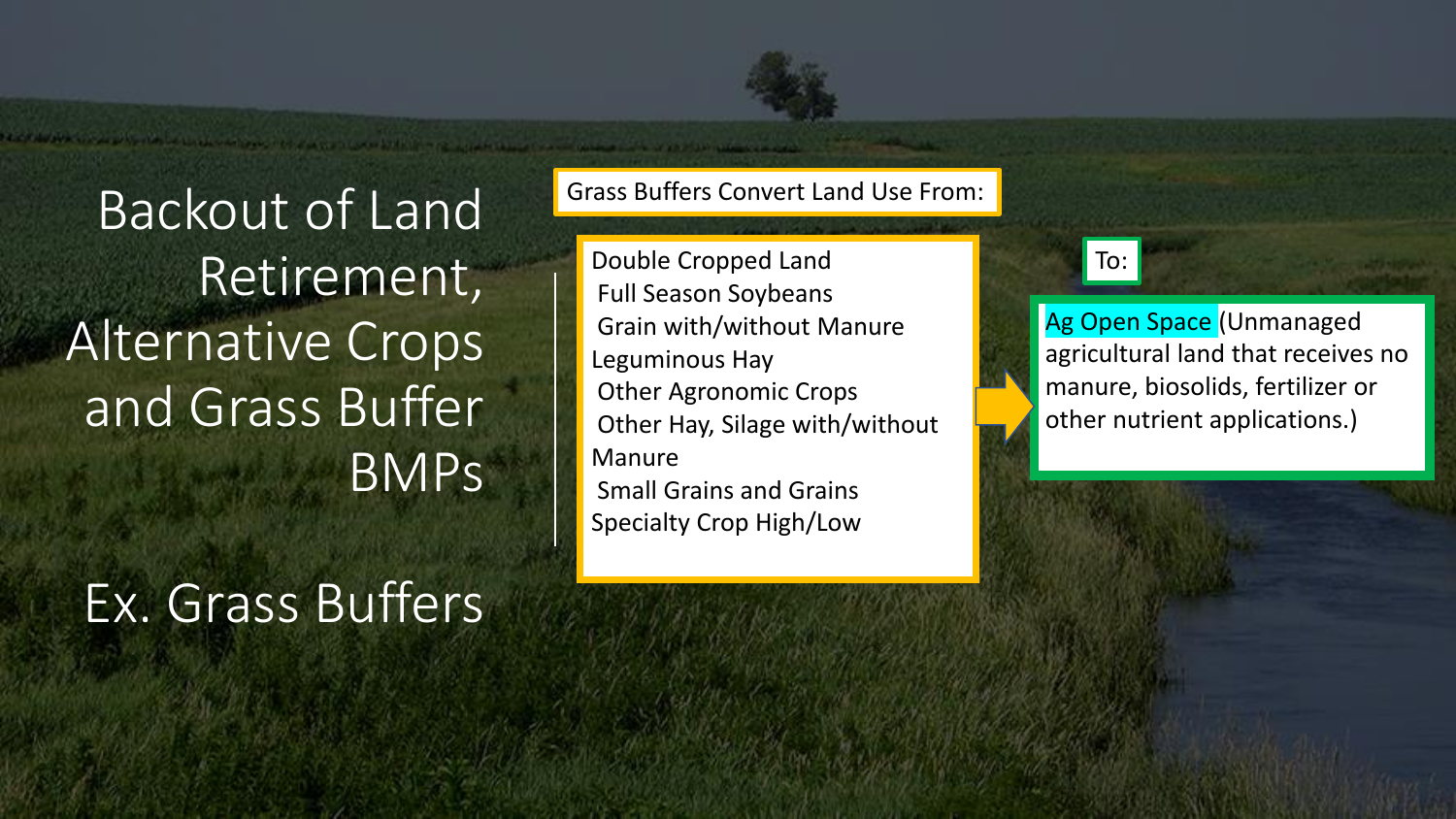# How is Backout Applied to Land Use Change BMPs that convert land to the Ag Open Space Land Use? (Grass Buffers as an Example.)

- **1. Acres of each agricultural land use, which includes crops, are estimated** based upon acres of crops reported by the Census of Agriculture.
	- (Ex for Grass Buffers where converted land use is Ag Open Space: Wild Hay Harvested Area)
- **2. Estimate of agricultural land use acres is combined with mapped land uses (land cover imagery):** Land cover (pasture and cropland land uses) is used to proportion ag land uses from county to the land-river segment scale.
	- Four pasture land uses from Ag Census are **fit into pasture land use provided by land cover imagery** and 10 crop land uses from Ag Census are **fit into the cropland land use provided by land cover imagery.**
	- **(**Ex for Grass Buffers where converted land use is Ag Open Space: Pasture for Ag Open Space.)
	- ➢ *Prior to backout being applied*, **feeding space needs to be added** and **the data needs to be "trued up"** to ensure the total acreage aligns with the total acreage available to the LRSeg-agency designation.
- **3. The application of Backout:** Land use change BMPs reported through the 2017 Official Progress Scenario.
	- (Ex for Grass Buffers: Grass Buffers reported up until 2017 are backed out. The land use change is captured as Ag Open Space.)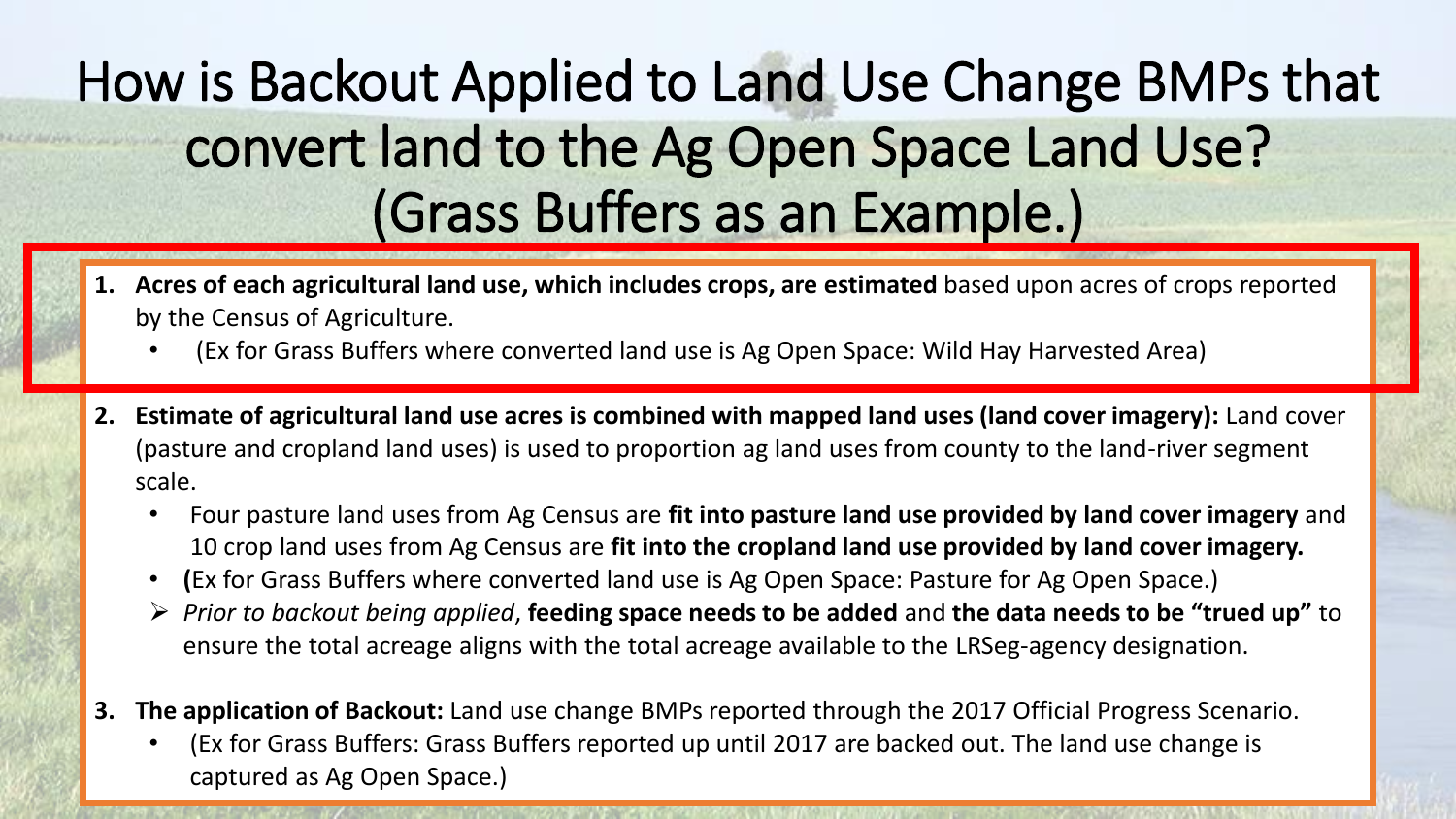# How is Backout Applied to Land Use Change BMPs that convert land to the Ag Open Space Land Use? (Grass Buffers as an Example.)

- by the Census of Agriculture. **Acres of crops, and use, and use, and use, and use, and use, and use, and use, a 1. Acres of each agricultural land use, which includes crops, are estimated** based upon acres of crops reported
	- (Ex for Grass Buffers where converted land use is Ag Open Space: Wild Hay Harvested Area)
- $\epsilon$  (Exchange Grass Buffers Buffers  $\epsilon$  ) and use is  $\epsilon$  and use is  $\epsilon$  and  $\epsilon$  and  $\epsilon$ (pasture and cropland land uses) is used to proportion ag land uses from county to the land-river segment **footprint):** The estimated annual extent of agricultural land uses were approximated from the county level to a<br>In the county level to a gricultural land uses were approximated from the county level to a gricultural land **2. Estimate of agricultural land use acres is combined with mapped land uses (land cover imagery):** Land cover scale.
	- . Four pasture land uses from Ag Census are fit into pasture land use provided by land cover imagery and 10 crop land uses from Ag Census are fit into the cropland land use provided by land cover imagery.
	- **(**Ex for Grass Buffers where converted land use is Ag Open Space: Pasture for Ag Open Space.) **(**Ex for Grass Buffers where converted land use is Ag Open Space: Pasture for Ag Open Space.)
- ensure the total acreage aligns with the total acreage available to the LRSeg-agency designation. ➢ *Prior to backout being applied*, **feeding space needs to be added** and **the data needs to be "trued up"** to
- 3. The application of Backout: Land use change BMPs reported through the 2017 Official Progress Scenario.

 $\mathcal{F}(\mathcal{E})$  is grass Buffers: Grass Buffers reported up until 2017 are backed out. The land use change is grass Buffers reported up use change is grass Buffers of the land use change is grass  $\mathcal{E}(\mathcal{E})$ 

• (Ex for Grass Buffers: Grass Buffers reported up until 2017 are backed out. The land use change is captured as Ag Open Space.)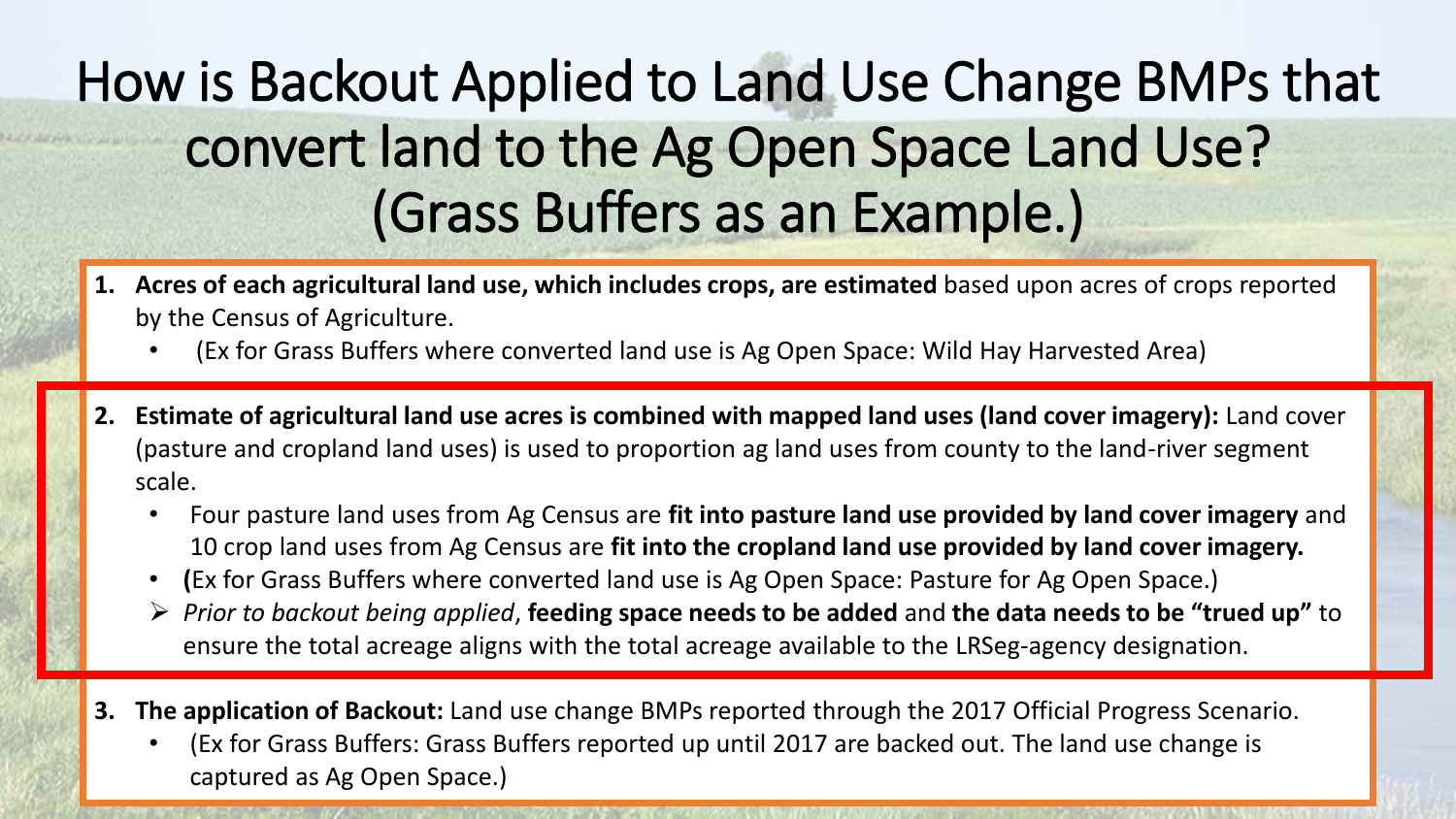# How is Backout Applied to Land Use Change BMPs that convert land to the Ag Open Space Land Use? (Grass Buffers as an Example.)

- by the Census of Agriculture. **Acres of crops, and use, and use, and use, and use, and use, and use, and use, a 1. Acres of each agricultural land use, which includes crops, are estimated** based upon acres of crops reported
	- (Ex for Grass Buffers where converted land use is Ag Open Space: Wild Hay Harvested Area)
- (pasture and cropland land uses) is used to proportion ag land uses from county to the land-river segment  $\boldsymbol{\epsilon}$ scale. Land-rivers were approximated from the county level to land-rivers were approximated from the county level to land-rivers were approximated from the county level to land-rivers were approximated from the co **2. Estimate of agricultural land use acres is combined with mapped land uses (land cover imagery):** Land cover scale.
	- . Four pasture land uses from Ag Census are fit into pasture land use provided by land cover imagery and 10 crop land uses from Ag Census are fit into the cropland land use provided by land cover imagery.
	- **(**Ex for Grass Buffers where converted land use is Ag Open Space: Pasture for Ag Open Space.) **(**Ex for Grass Buffers where converted land use is Ag Open Space: Pasture for Ag Open Space.)
- ensure the total acreage aligns with the total acreage available to the LRSeg-agency designation. ➢ *Prior to backout being applied*, **feeding space needs to be added** and **the data needs to be "trued up"** to
- 3. The application of Backout: Land use change BMPs reported through the 2017 Official Progress Scenario.

 $\mathcal{F}(\mathcal{E})$  are backed up until 2017 are backed out. The land use change is change is change in  $\mathcal{E}(\mathcal{E})$ 

• (Ex for Grass Buffers: Grass Buffers reported up until 2017 are backed out. The land use change is captured as Ag Open Space.)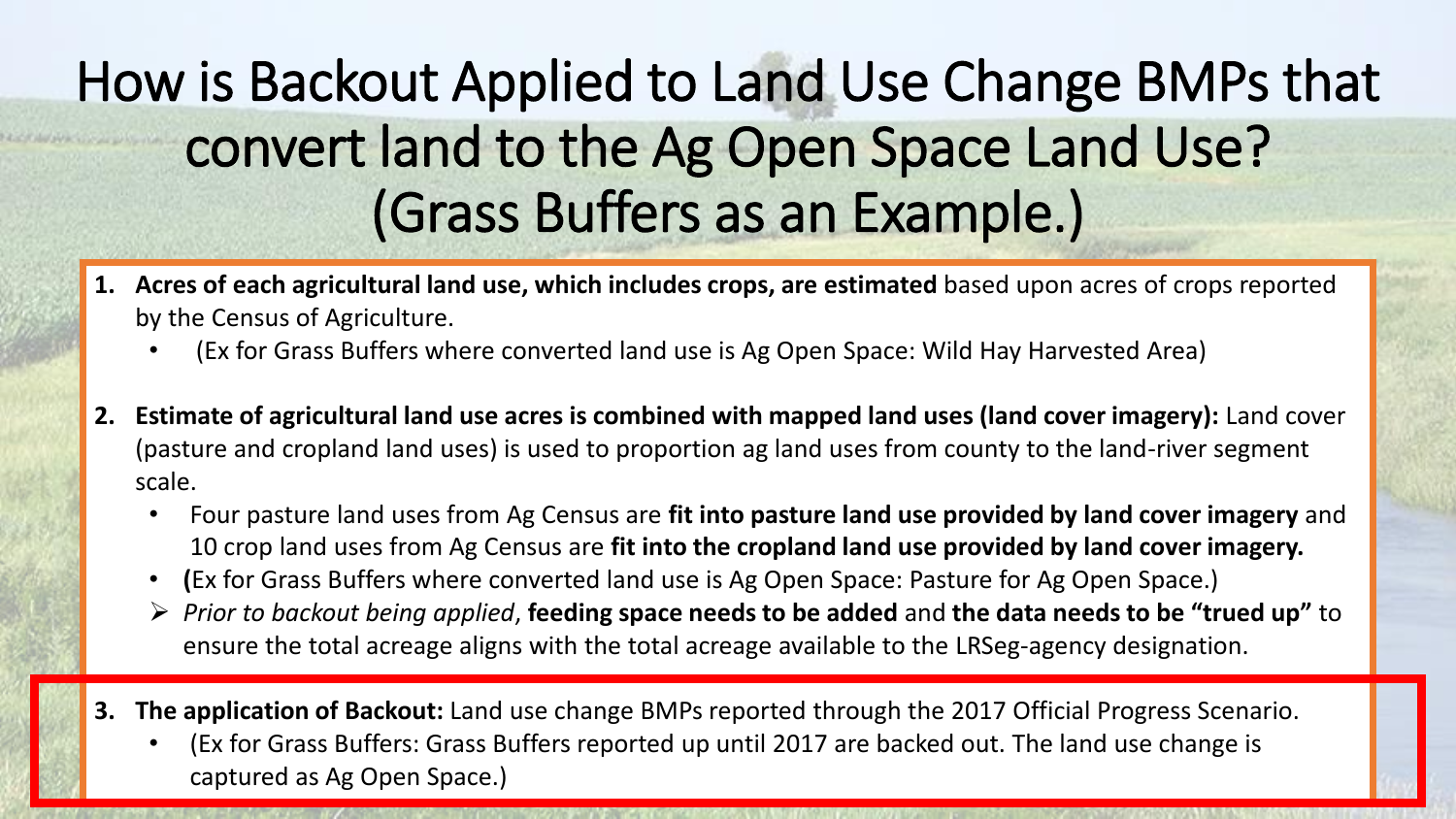## Are Wetlands Low Vegetation Land Cover?

• Wetlands have been separated out into the following land use classes:

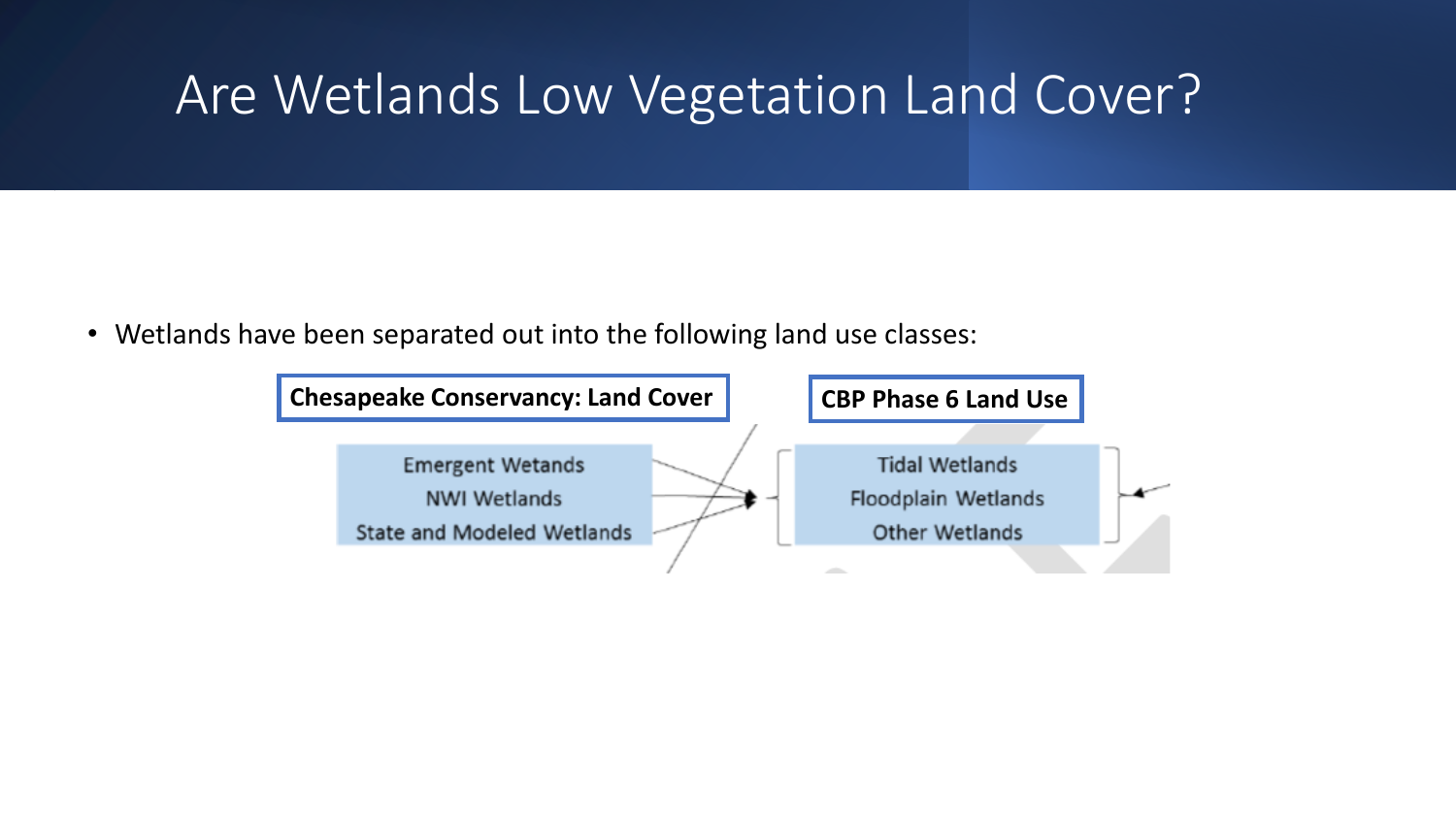## Are Wetlands Low Vegetation Land Cover?

## **Wetlands have been separated out into the following land use classes:**

- **Floodplain Wetlands** = National Wetlands Inventory (NWI) and state designated wetlands located within the FEMA designated 100-year floodplain or on soils with flooding characteristics.
- **Other Wetlands** = National Wetlands Inventory (NWI) non-pond, non-lake wetlands, emergent wetlands mapped from high-resolution imagery outside Virginia, state designated wetlands, and state identified potential non-tidal, non-floodplain wetlands. These are typically headwater wetlands or isolated wetlands.
- **Tidal Wetlands** = National Wetlands Inventory (NWI) and state designated wetlands classified as marine and estuarine wetland systems, palustrine wetlands with water regime modifiers associated with tidal hydrological conditions (e.g., saltwater tidal or freshwater tidal), and all wetlands mapped from imagery that could be influenced by tidal characteristics/processes by having an elevation less than or equal to 2 \, meters above sea level.
	- Note: Tidal Wetlands are excluded from the watershed model but are being mapped for input to the hydrodynamic water quality model.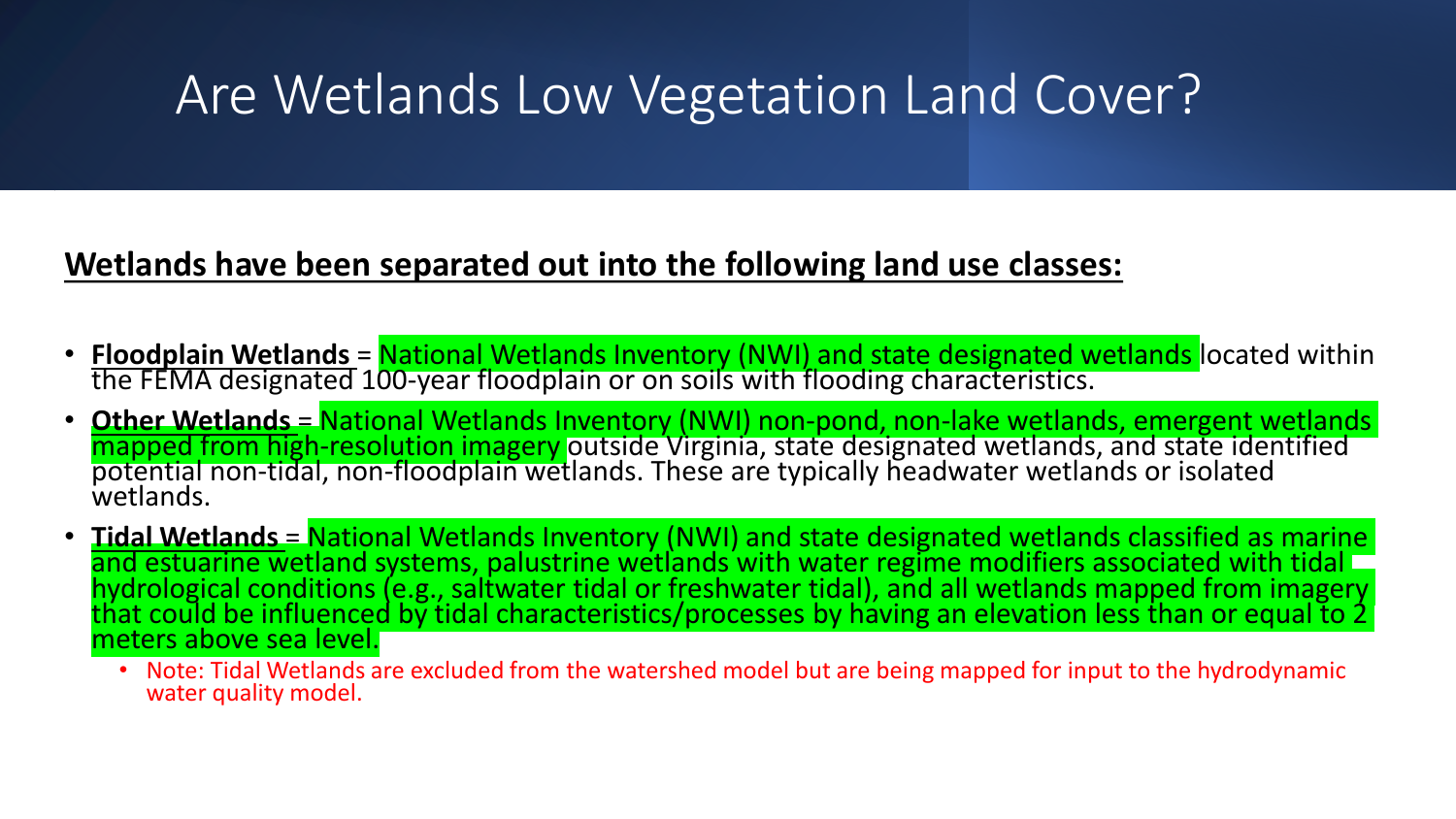## Backout of Wetland BMPs

#### **Wetlands Convert Land Use From:**

Ag Open Space Double Cropped Land Full Season Soybeans Grain with/without Manure Leguminous Hay Other Agronomic Crops Other Hay, Silage with/without Manure Small Grains and Grains Pasture Specialty Crop High/Low



### Non-tidal Floodplain Wetland

Headwater or Isolated Wetland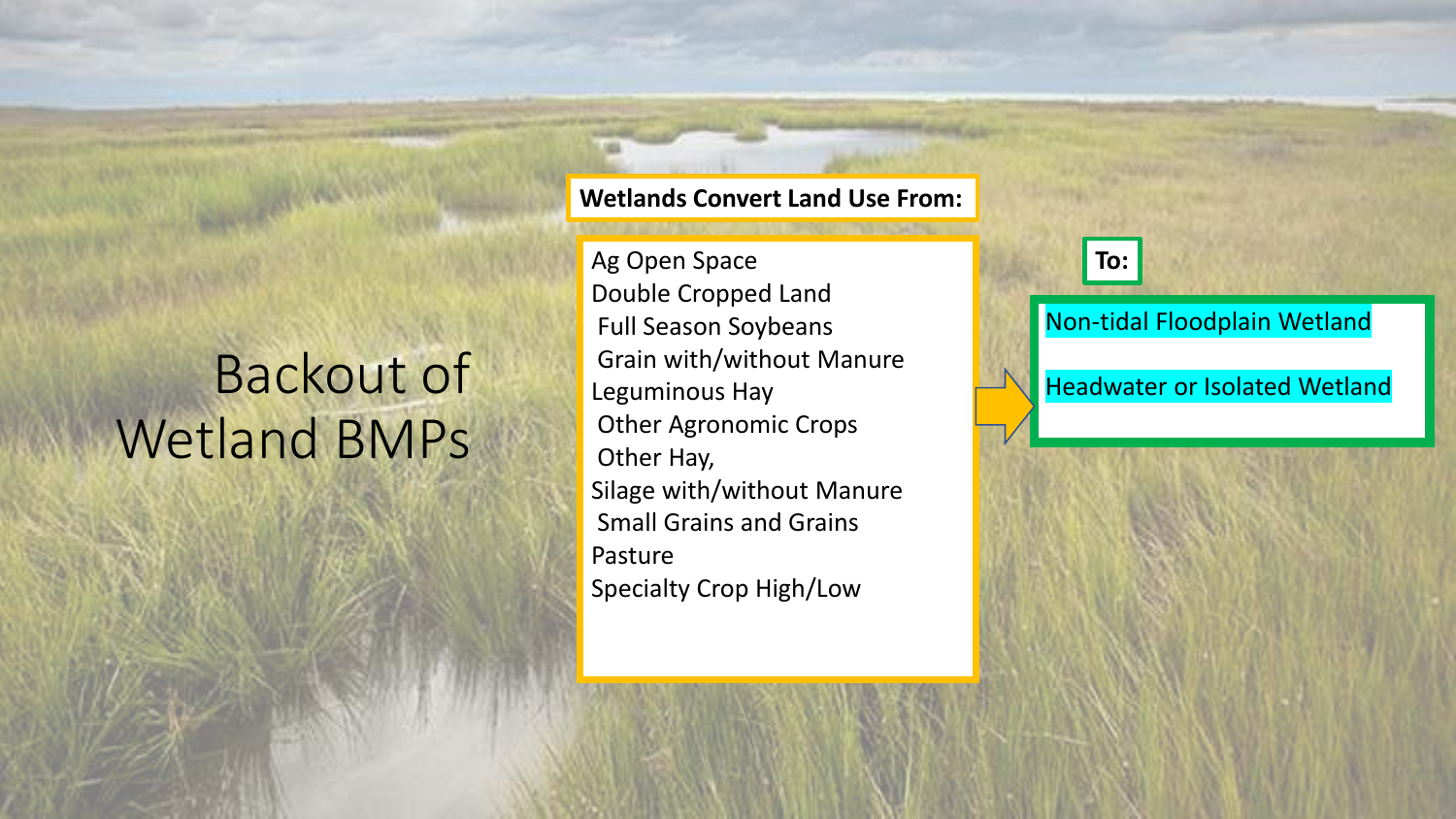## Some things to note:



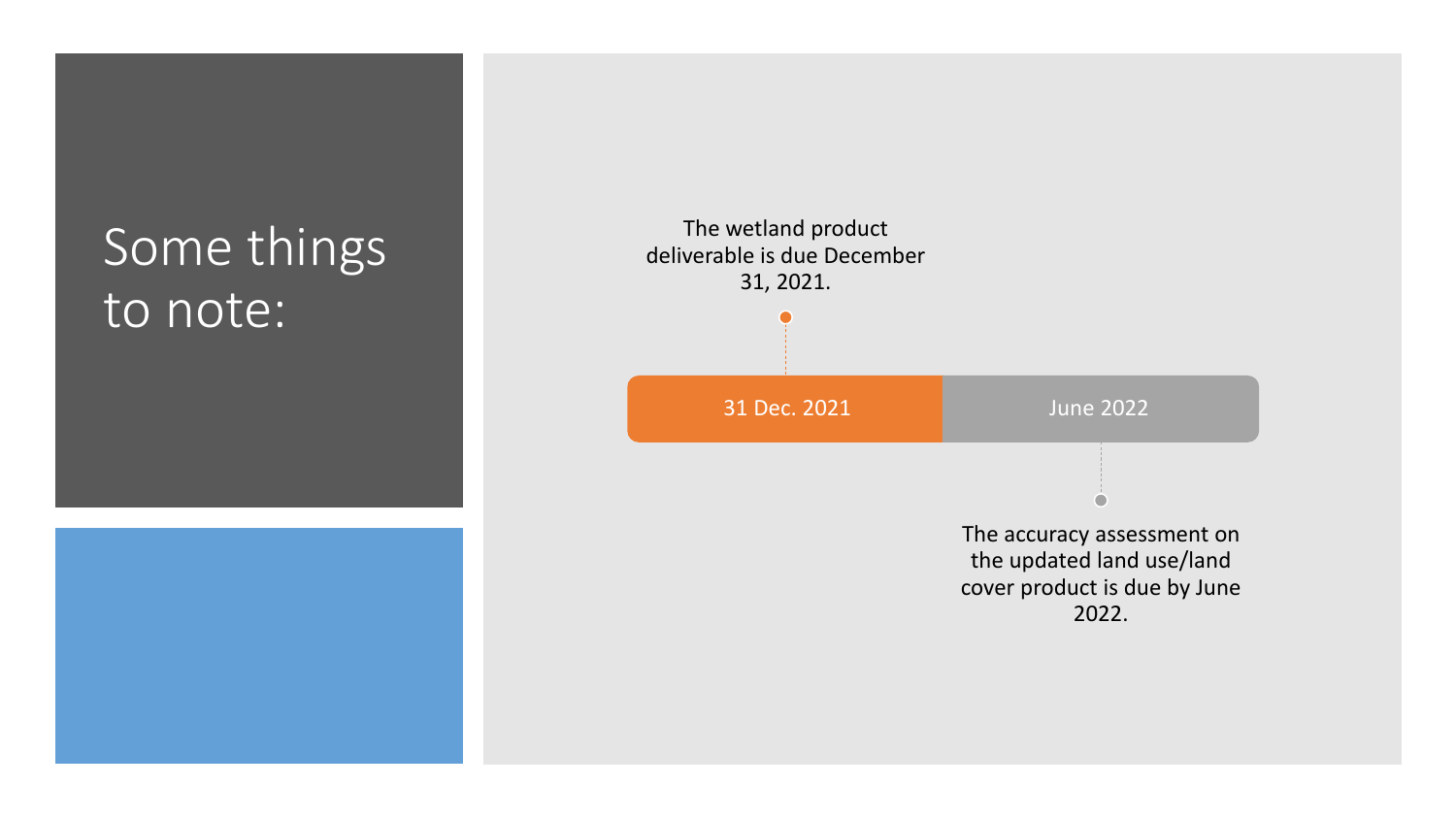# Discussion

Can we develop a model procedure for utilizing BMP acres to inform our base land use to ensure land use changes are being captured? Why and why not?

If we continue applying backout, how do we make it more accurate?

Do you agree with discontinuing backout for the following? (If Yes, how do we prevent double counting? If No, how do we ensure the land use change is being captured?): Grass Buffers Wetland Restoration and Creation Land Retirement Alternative Crops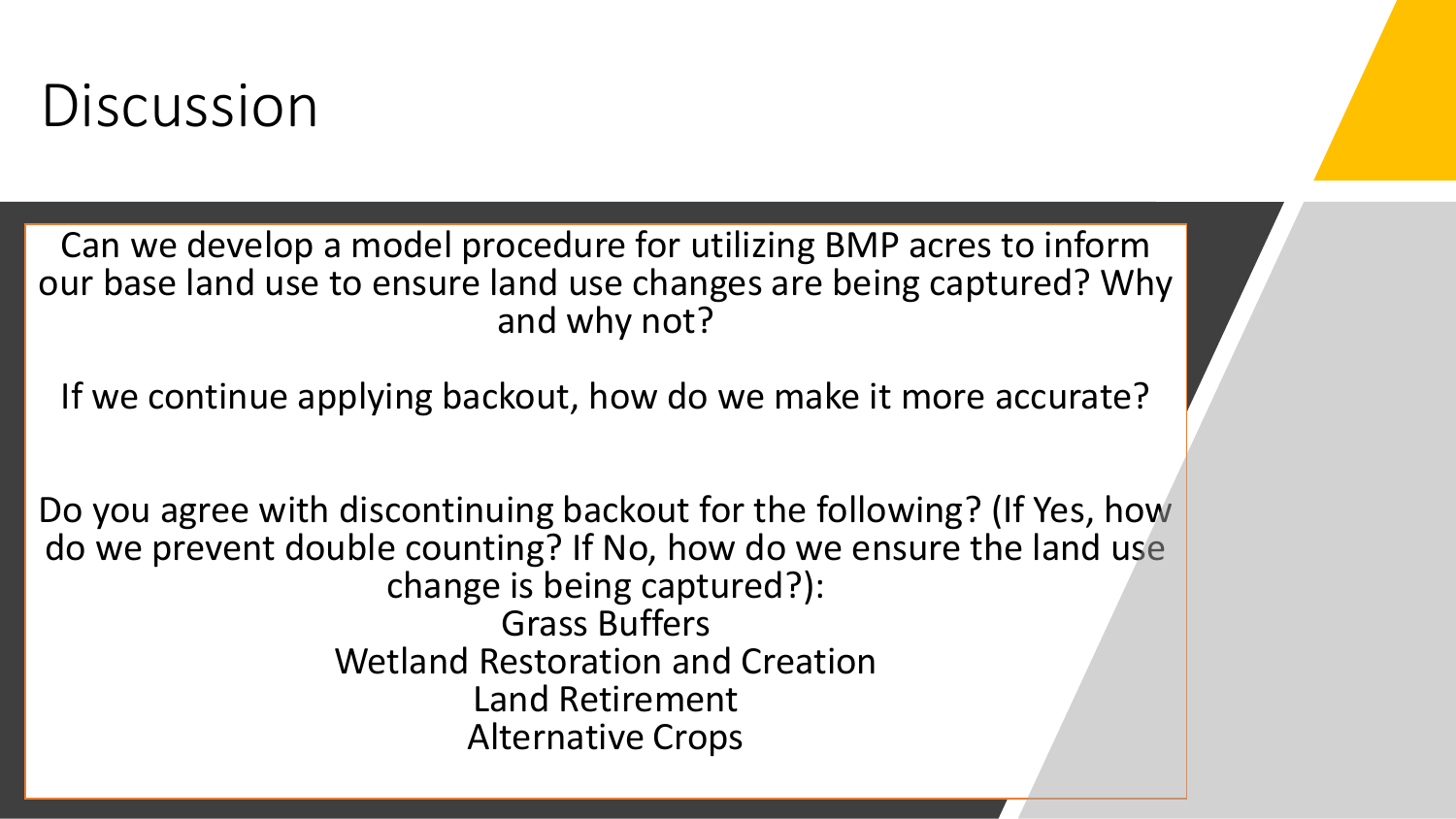## SEPTIC CONNECTION BMP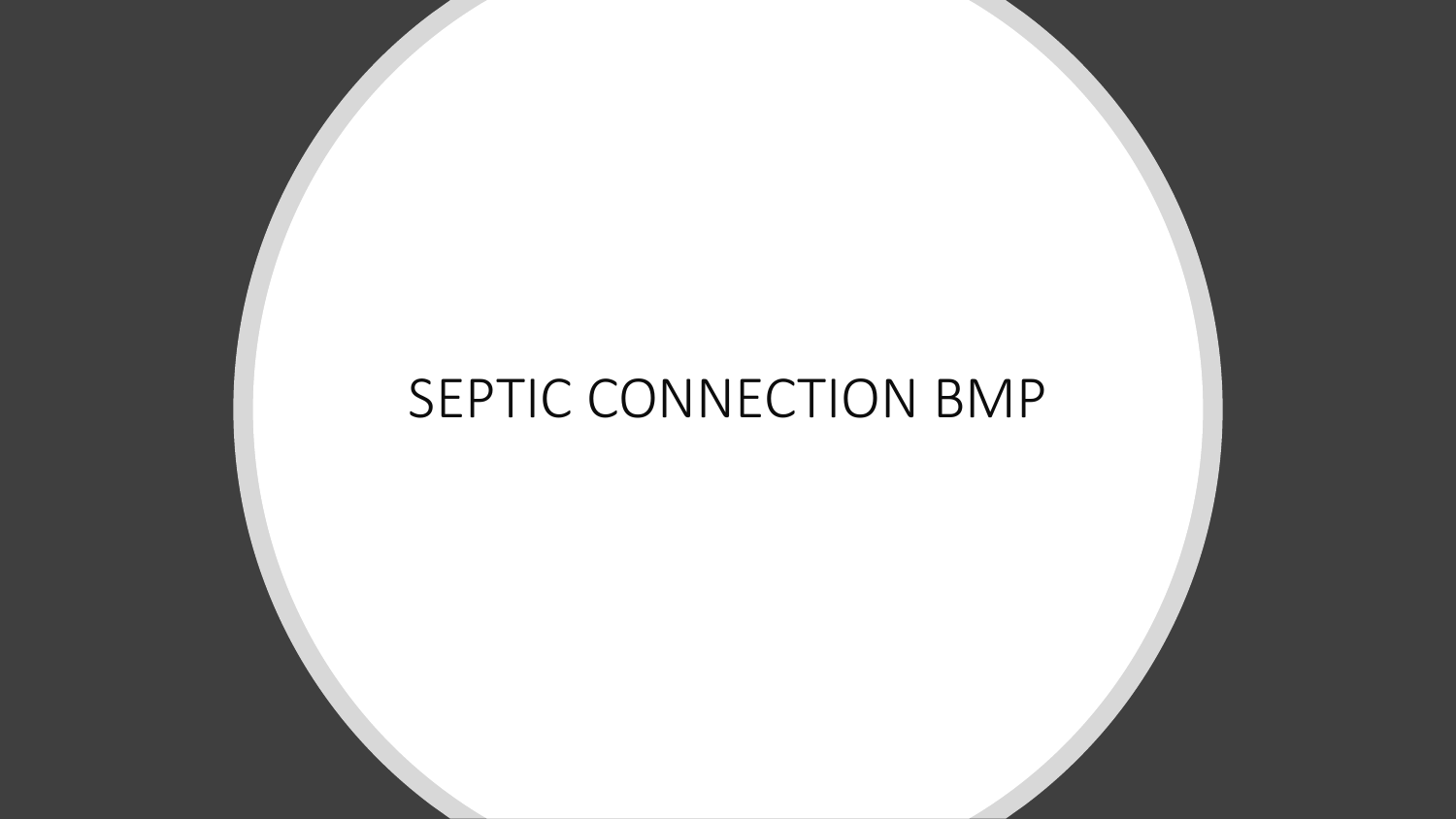| <b>BMP</b>                                                                                                                   | <b>From Land</b><br><b>Cover</b> | <b>To Land</b><br><b>Cover</b> | <b>Current Backout</b><br><b>Method</b>                                  | VA Suggestions to the Workgroup<br>for Backout                                                                                                                                                                                      |
|------------------------------------------------------------------------------------------------------------------------------|----------------------------------|--------------------------------|--------------------------------------------------------------------------|-------------------------------------------------------------------------------------------------------------------------------------------------------------------------------------------------------------------------------------|
| <b>Abandoned Mine</b><br>Reclamation                                                                                         | <b>Barren</b>                    | Low Vegetation                 | The backout for land use change BMPs<br>from 2017-2025 is 2017 progress. | حاج<br>Proposal: VA proposes backout of<br>septic connections be constrained to<br>only the BMPs encompassed by the<br>service areas for which mapped<br>changes are incorporated.                                                  |
| <b>Impervious Surface</b><br>Reduction                                                                                       | Impervious                       | Low Vegetation                 | The backout for land use change BMPs<br>from 2017-2025 is 2017 progress. |                                                                                                                                                                                                                                     |
| <b>Septic Connections</b>                                                                                                    | n/a                              | n/a                            | Backout is determined using census<br>data                               | <b>Argument:</b> Septic connections in one<br>county may be impacting the septic                                                                                                                                                    |
| <b>Alternative Crops</b><br><b>Grass Buffers</b><br>Land Retirement<br><b>Wetland Creation</b><br><b>Wetland Restoration</b> | Low Vegetation                   | Low Vegetation                 | The backout for land use change BMPs<br>from 2017-2025 is 2017 progress. | connections in another county.<br>VA proposes discontinuing all backout of herbaceous<br>BMPs as they are highly unlikely to be properly classified<br>as a land use change when the change is low vegetation<br>to low vegetation. |

\*The land cover product from Chesapeake Conservancy does not include a True Forest Category. Tree Canopy is defined as deciduous and evergreen woody vegetation of either natural succession or human planting that is over approximately 3-5 meters in height. Land cover was used for this table instead of land use because it does not incorporate the agricultural census.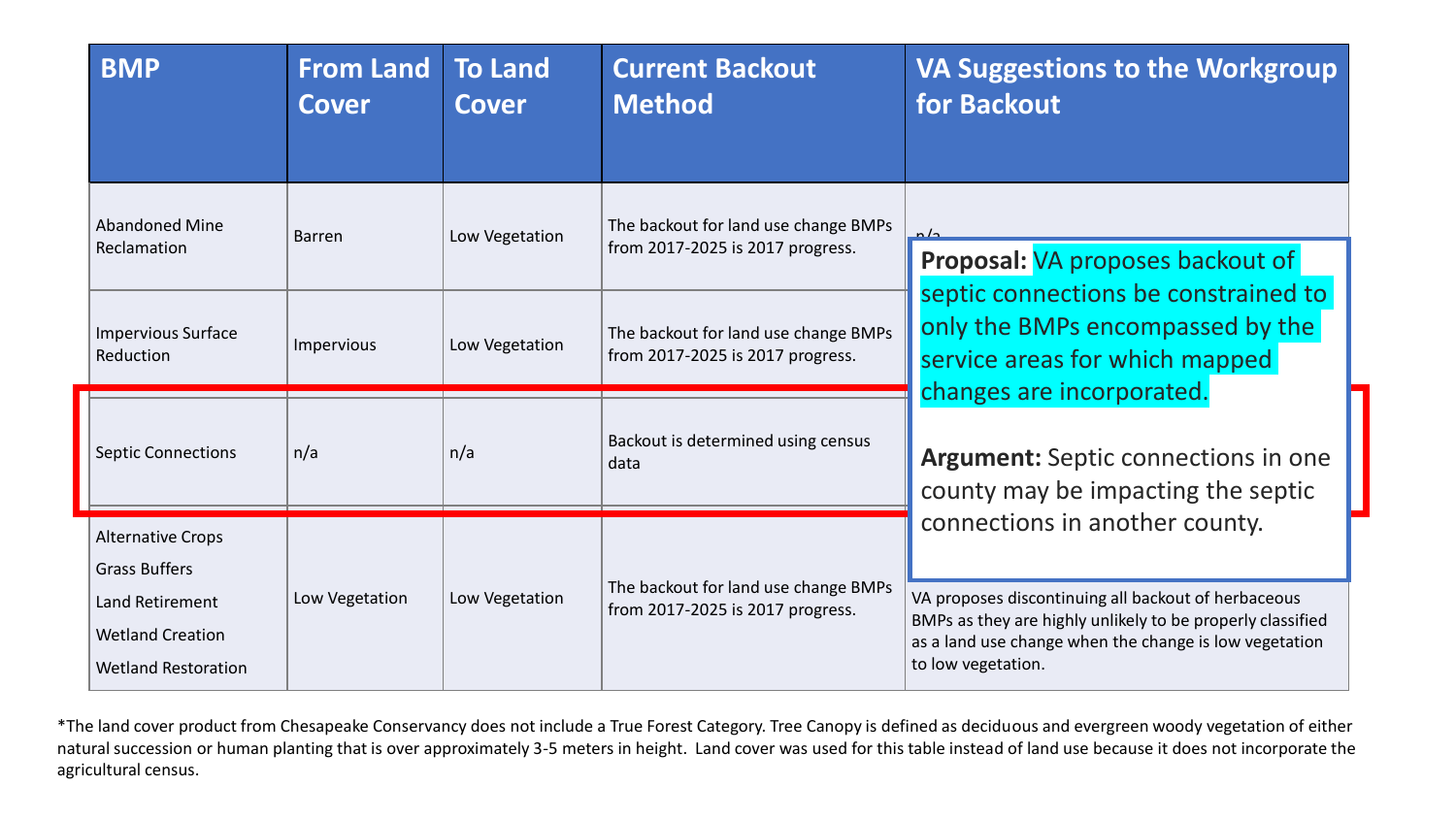# What are Septic Connections?

- **Septic connections convert from private septic tanks to a municipal sewer system.**
- *How does this work in CAST?*
- The [septic connection BMP e](https://cast.chesapeakebay.net/Documentation/Faqs)liminates the septic load for the number of systems selected. The load is assumed to be captured in the wastewater data. Wastewater loads are measured, and the measured load is reported. This measured load will include the loads from the newly-connected septic areas.
- *What is the load source change that occurs?*
	- The septic connection BMP **removes the septic load source** once implemented.
	- Septic load goes to 0 lbs and the load is captured in the wastewater data.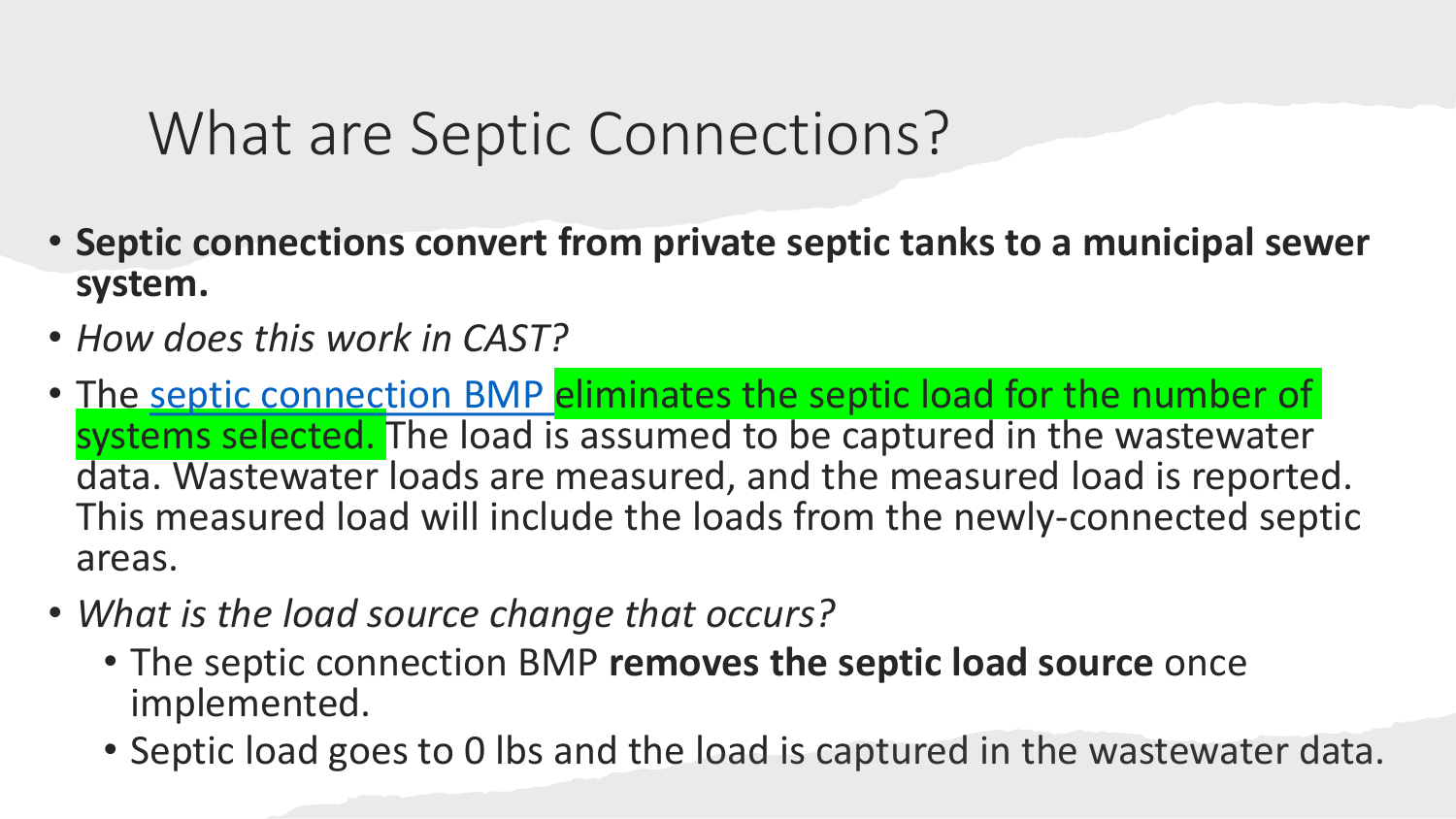## The Load Source Conversion that Occurs through Implementing Septic Connections

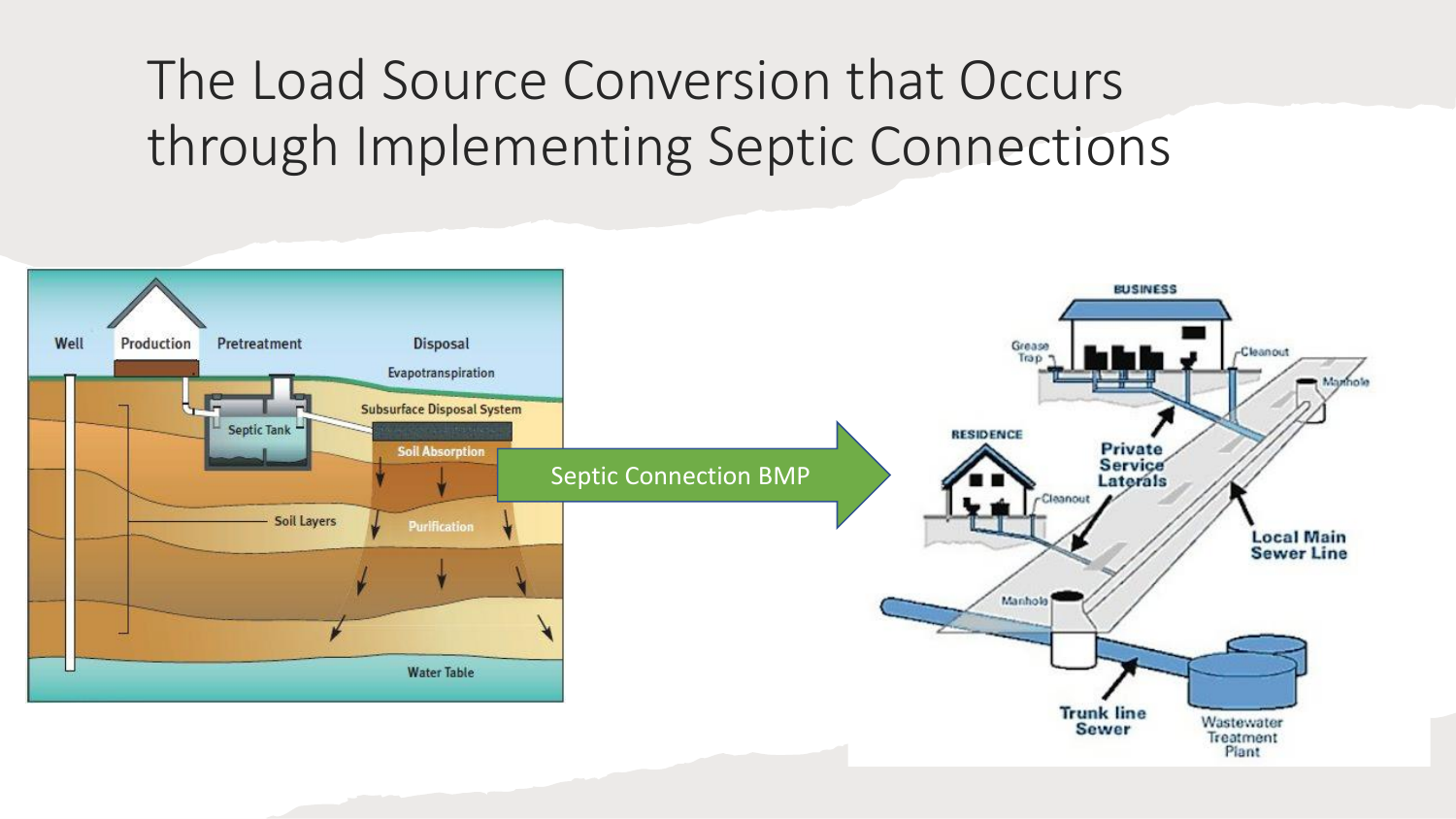## What informs the Septic Load Source in the Base Conditions?



#### *How?*

SSAs originally collected by Tetra Tech in 2009.

- Data received for 60% of WWTPs.
- Outside of the SSAs provided, **SSAs were modeled using population density, populated place, and the 1990 Census (last year census collected WW info).**

#### *How?*

When the sewer model is updated for each milestone, Census County-level population is used to control total estimated population on sewer and septic. The future population for 2025 is forecasted.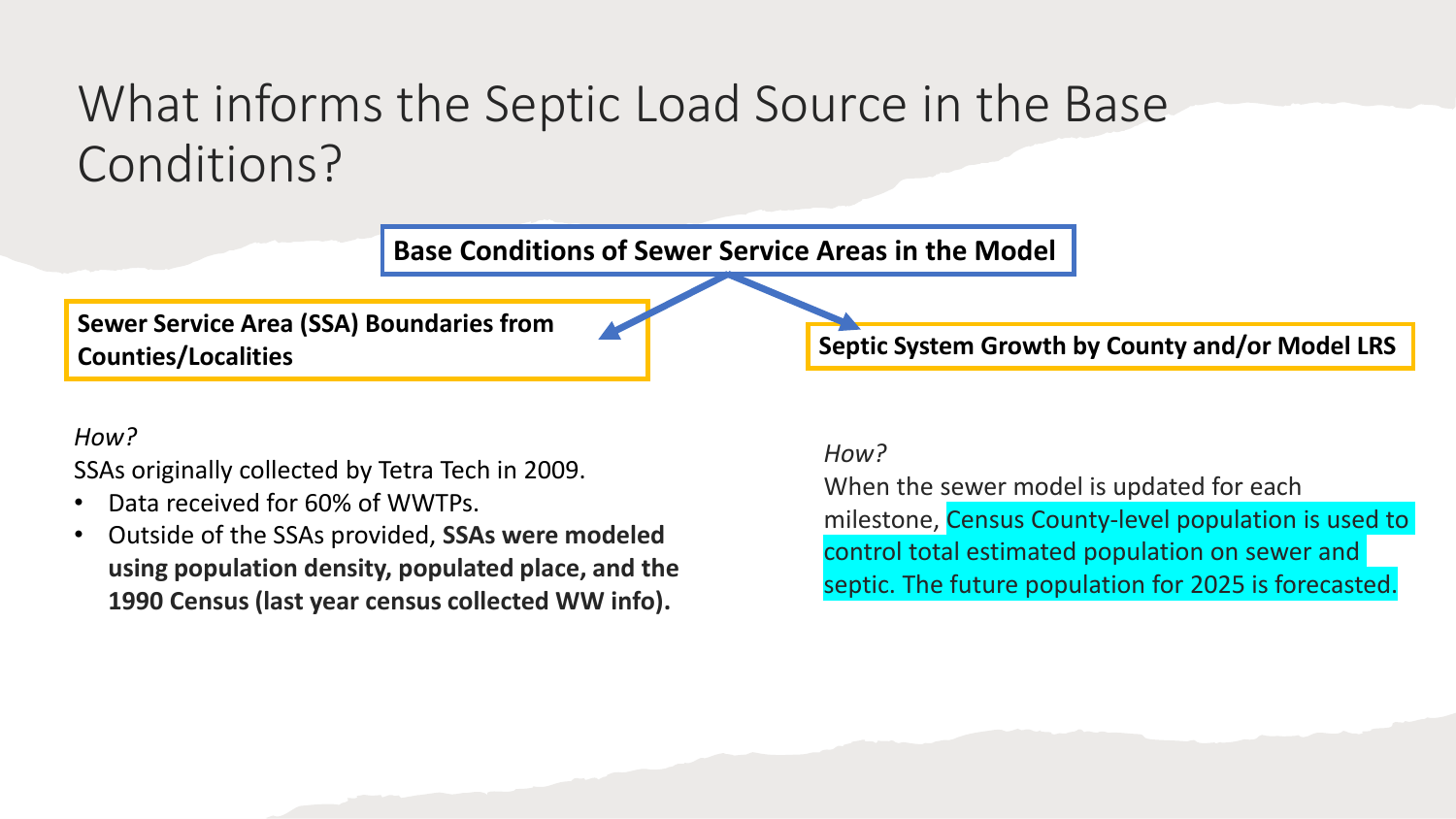## Backout of Septic Connections (SSAs updated biannually)

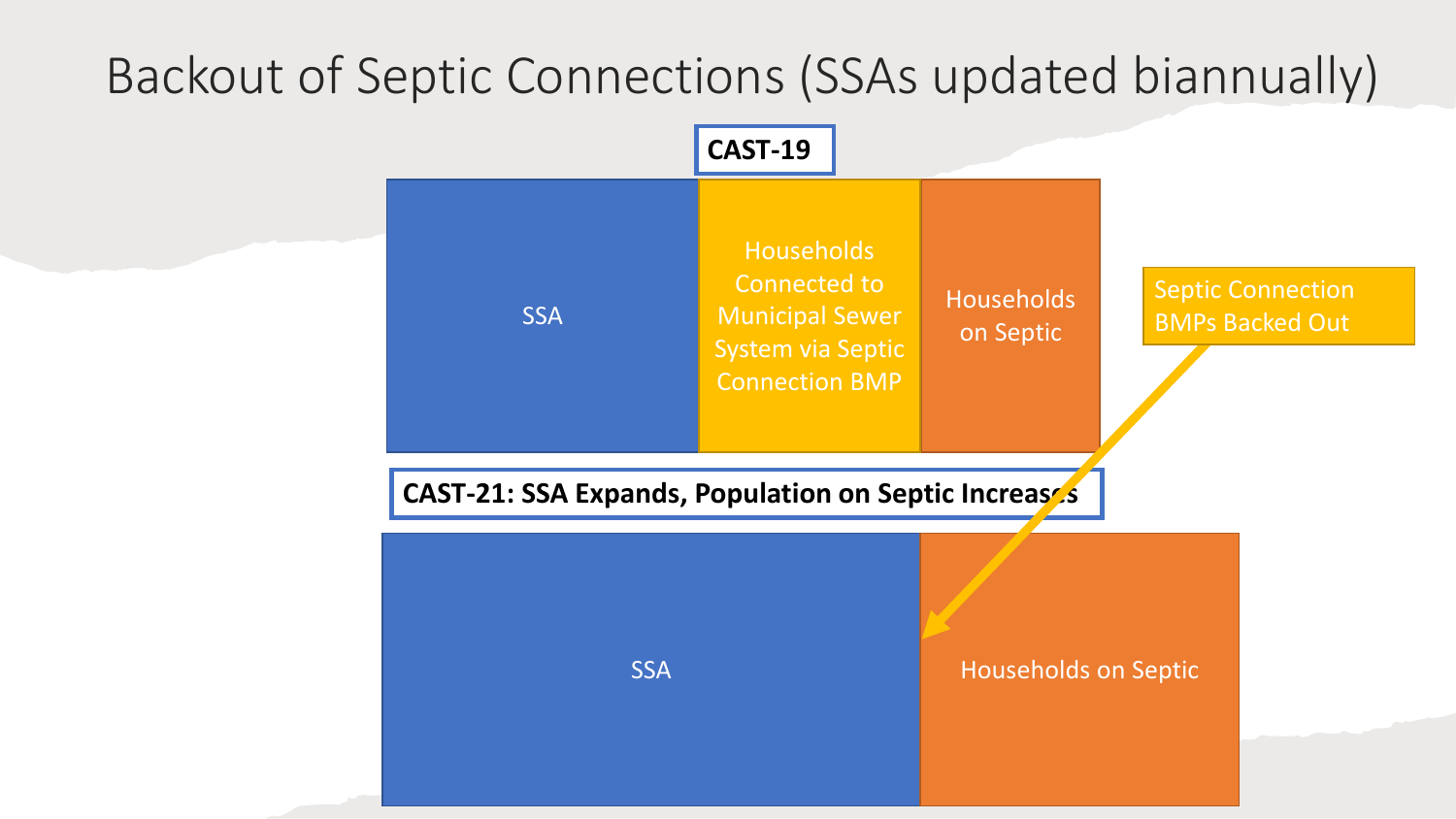## How is backout applied to Septic Connections?

- Only **estimate septic connections within the mapped sewer service areas provided to us by states or localities** for the Milestone updates.
	- Therefore, there is **no duplication of data** for connections outside the mapped sewer service areas provided to us.
- Count **all households within mapped sewer service areas as being on sewer** and all singlefamily detached households outside sewer service areas as on septic.

## *Without Backout, How would double counting of Septic Connections occur?*

- **Example 1:** If our mapped sewer service areas for CAST-21 show an expansion of sewer service areas but the additional households on sewer are also reported as a septic connection BMP, they will be double counted.
- **Example 2:** Sometimes septic systems are included within mapped SSAs. If these septic systems are later connected to sewer and reported as a septic connection BMP, we will be double counting those connections.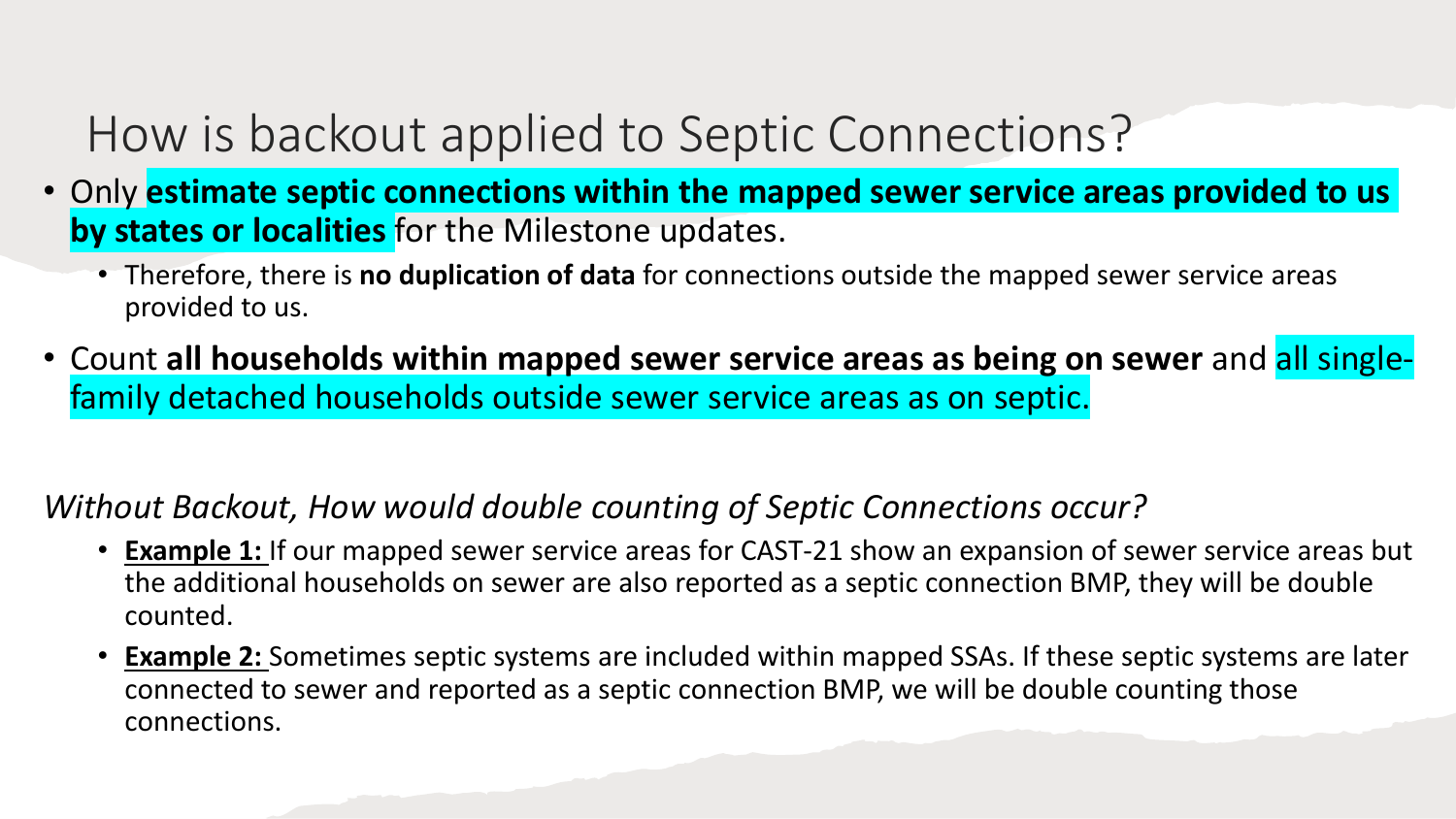## What informs the Septic Load Source in the Base Conditions?

- **For CAST-21,** the Chesapeake Conservancy requested SSA data from localities throughout the watershed in 2019 and 2020.
	- *This data is being assembled and compared to the current data to determine which dataset is more detailed/covers a larger area.*